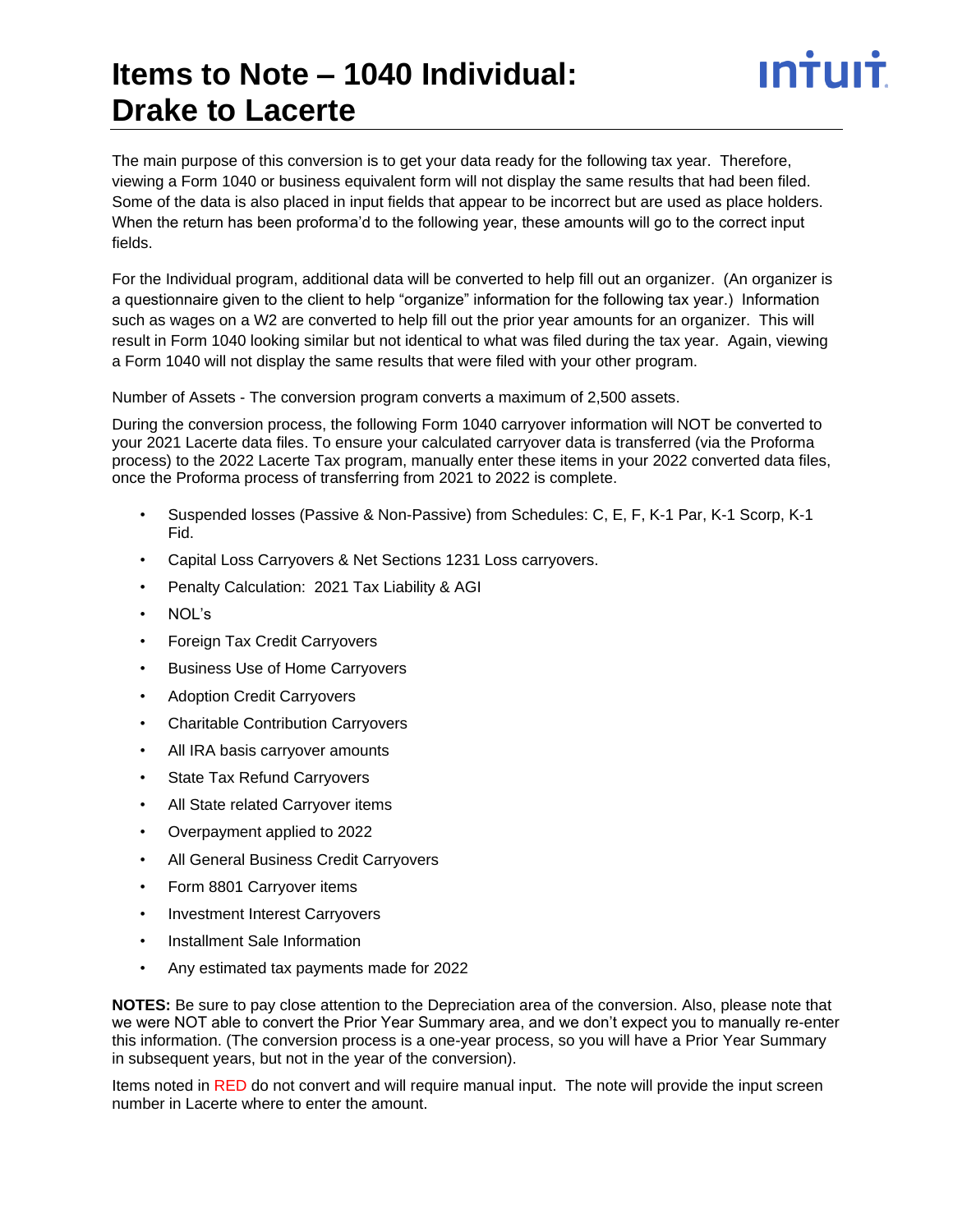

### **Client Information Screen 1**

Filing Status Taxpayer Information Spouse Information Dependency Status Blind Designation Taxpayer Authentication Spouse Authentication

### **Dependent Information Input Screen 2**

Dependent Information Required Dependent Information: Claiming Dependent Exemption, EIC Qualifications, Dependent Child Care, Dependent with ITIN (Special Circumstances)

#### **Miscellaneous Information/Direct Deposit Input Screen 3**

Presidential Campaign Designee Information Financial Institution Information Electronic Payment

### **Estimated Tax Payments Input Screen 6**

Overpayment applied Estimated tax payments (vouchers  $1 - 4$ )

#### **Current Year Estimates/W-4 Input Screen 7**

Apply Overpayment to Next Year Estimate options W-4 – Taxpayer, Spouse or both 1=claim an allowance for yourself, 2=suppress 1=meet condition for additional allowance, 2=suppress 1=claim spouse, 2=suppress W-4 taxpayer: 1=single, 2=married, 3=married but withhold at single rate

### **Penalties & Interest (2210) Input Screen 8**

Form 2210 options 1=Form 2210F

### **Wages, Salaries, Tips Input Screen 10**

Wages, salaries and other related Information Employer information Employee information (if different)

#### **Interest Income Input Screen 11**

1099-Int information Seller-Financed Mortgage – Information needed Name of Foreign County Foreign Taxes Paid Interest in our authority over foreign account Name of foreign country (if TDF 90-22.1 required) Grantor/transferor/distribution from foreign trust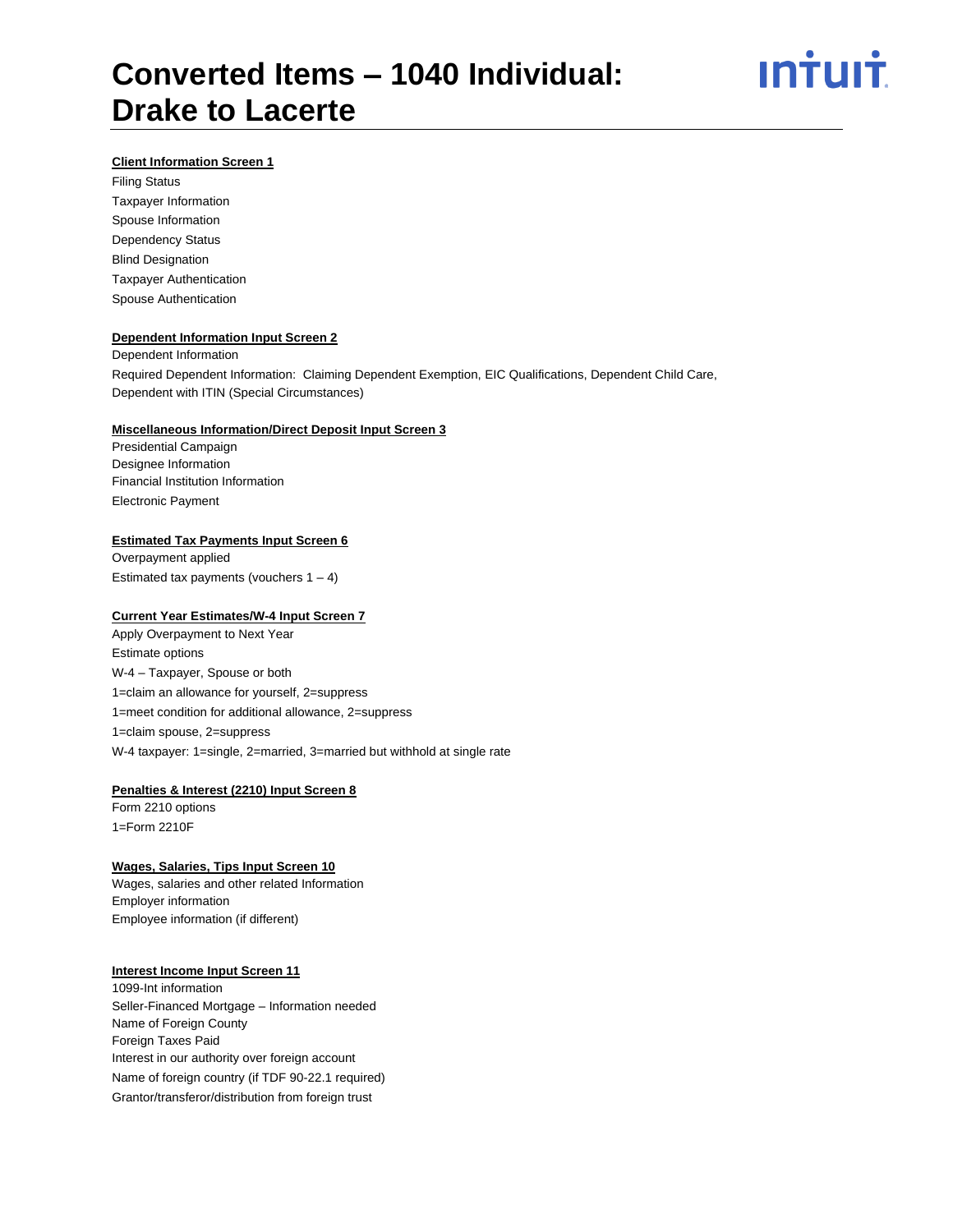ın<del>i</del>uı<del>i</del>

### **Dividend Income Input Screen 12**

1099-Div which includes ordinary dividends, cap gain dist., tax-exempt bonds, taxes withheld Information on Foreign Taxes Category of income

### **Pensions, IRA Distributions/Roth Other Deferrals Input Screen 13.1**

Pension, IRA Distributions Information from 1099R Traditional/Sep/Simple IRA Report on Form 8606 Disability Payments

### **Gambling Winnings Input Screen 13.2**

Gambling Winnings Payer Information Recipient Information

#### **Miscellaneous Income Input Screen 14.1**

Social Security Benefits (SSA-1099 box 5) Medicare premiums paid Lump-sum election for SS benefits (taxpayer & spouse) Tier 1 RR benefits (taxpayer & spouse) Income subject to self-employment tax (taxpayer & spouse) Alimony Received (taxpayer & spouse) Taxable scholarships and fellowships (taxpayer & spouse) Income subject to self-employment tax (taxpayer & spouse) Other Income (taxpayer & spouse) Federal income tax withheld (not reported elsewhere) Payer Information, including state Recipient information (if different) Account number FATCA filing requirement

### **State / Local Tax Refunds / Unemployment Compensation (1099-G) Input Screen 14.2**

Income tax refunds, if itemized last year (taxpayer & spouse) Payer Information Spouse Total Received Unemployment Compensation: Total received State/Local: Income Tax Refunds, Credits, or Offsets Taxable Grants: Federal taxable amount Federal income tax withheld Agriculture Payments State Income Tax Withheld Payer's state identification number

#### **Business Income (Schedule C) Input Screen 16**

Principal business/profession & Business Code Employer ID Number Business Name & Address Foreign Address Accounting Method Inventory Method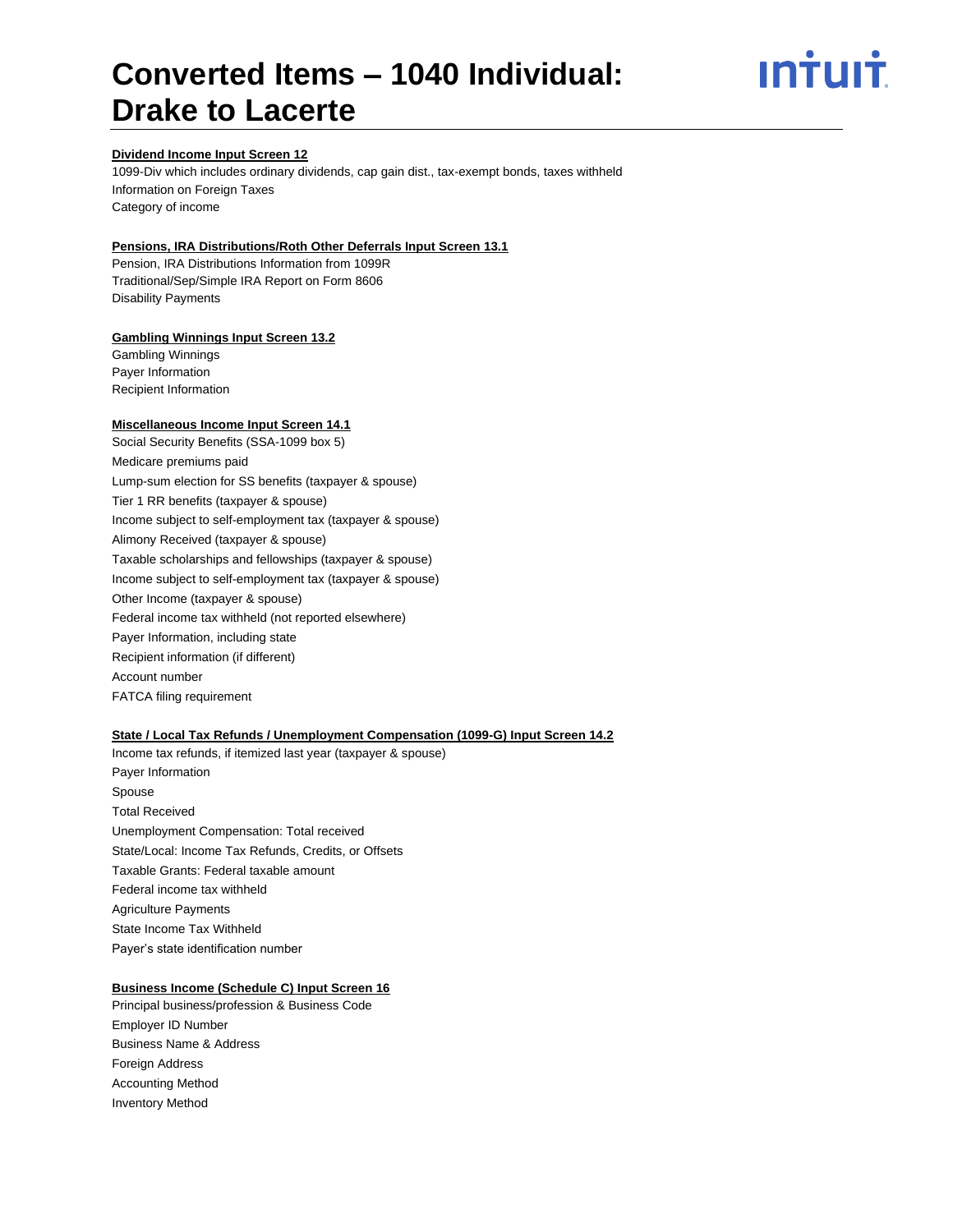ın<del>i</del>uı<del>i</del>

### **Business Income (Schedule C) Input Screen 16 (continued)**

1=Spouse, 2=Joint Schedule C-EZ: 1=When Applicable, 2=Suppress Gross Receipts and Sales Returns and Allowances Other Income Inventory at beginning of the year Purchases Cost of labor Materials and supplies Other cost Inventory at the end of the year Advertising Car and truck expenses Commissions Contract labor Employee benefit programs Insurance (other than health) Interest: mortgage - banks, etc. (1098) Interest: other Legal and professional Office expenses Pension and profit sharing plans: Contributions Rent or Lease: Vehicles, machinery, equipment Rent or Lease: Other Repairs Supplies Real estate taxes **Travel** Meals and entertainment in full **Utilities** Wages: Total wages Other Expenses Clergy Sch C checkbox

### **Disposition (Schedule D, 4797, Etc.) Input Screen 17 (Please note, we only convert 8824 and some 6252 transactions)**

Description of Property Date Acquired Date Sold 1=Taxpayer, 2=Spouse, Blank=Joint Sales Price Prior Year Installment Sale: Gross Profit Ratio Prior Years' Payments Ordinary Income (-1 if None, Triggers 4797) Like-kind Property Received: Description Like-kind Property Received: Date Property Identified & Received Related Party Information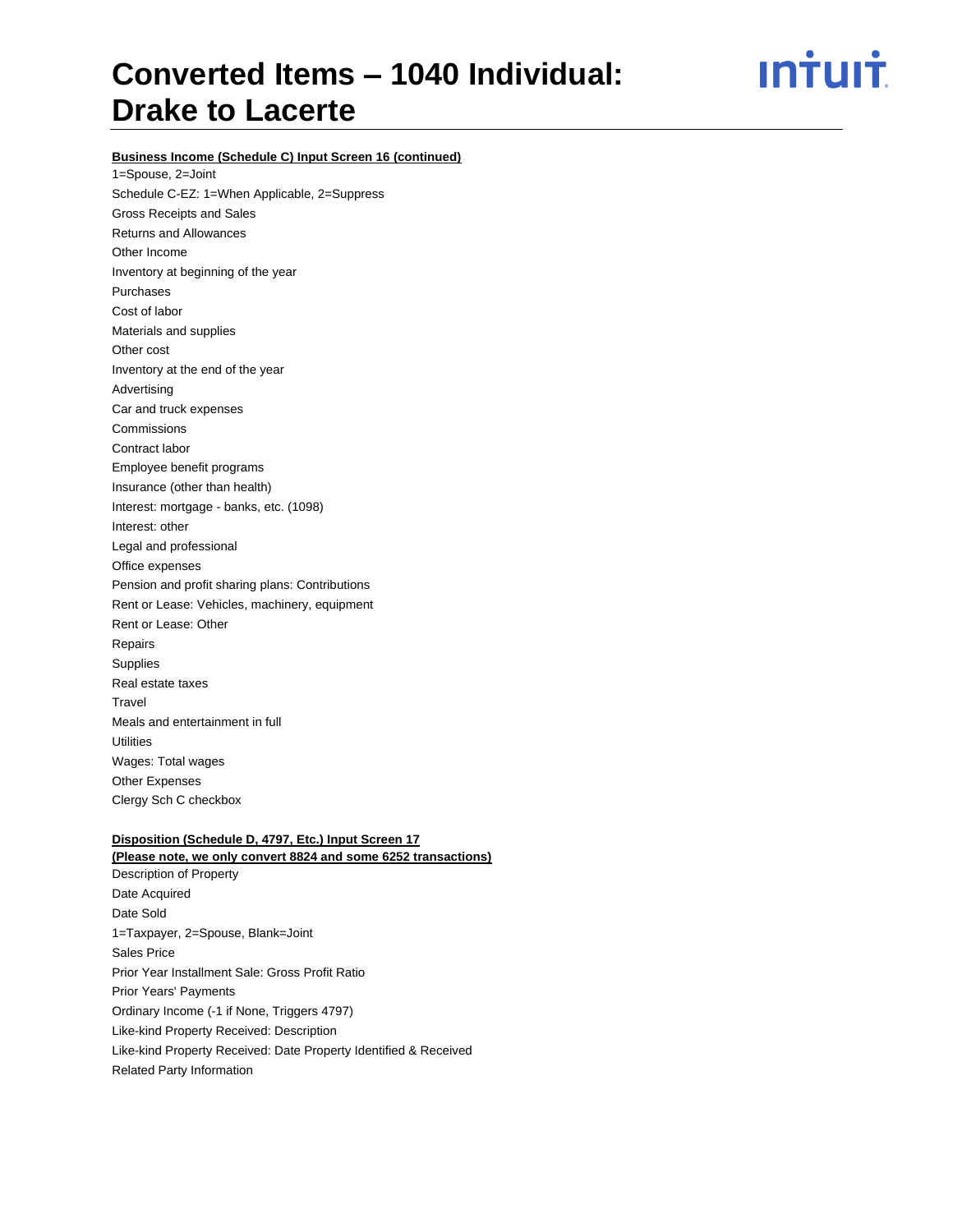

### **Does Not Covert: Input Screen 17**

**Any capital loss carryovers that are to be carried over to the future year will need to be entered manually**

### **Rental & Royalty Income (Schedule E) Input Screen 18**

Description of property & Address Foreign address Type of Property 1=Spouse, 2=Joint Qualified joint venture Nonpassive activity Real estate professional Rents or Royalties Received Advertising Auto and Travel Cleaning and maintenance Commissions Insurance [except PMI] Legal and professional fees Management fees Interest: Mortgage - banks, etc. (1098) Interest: Other Repairs Supplies Taxes: Real estate **Utilities** Other Expenses

### **Does Not Covert: Input Screen 18 Carryover Losses will need to be entered manually**

### **Farm Income (Schedule F / Form 4835) Input Screen 19**

Farm description EIN Farm general information 1=Spouse, 2=Joint Did Not Materially participate (Sch F only) Real estate professional (4835 only) Delete this year, delete next year Cash Method: Sale of livestock and other resale items Cash Method: Cost or basis livestock or other resale items Cash Method: Sales of products raised Accrual Method: Sales of livestock, produce, etc. Accrual Method: Cost of livestock, etc purchased Accrual Method: Ending inventory of livestock, etc. Total & Taxable cooperative distributions Total & Taxable agricultural program payments Commodity credit loans reported under election Total & Taxable commodity credit loans forfeited or repaid Total & Taxable crop insurance proceeds received in current year Taxable crop insurance proceeds deferred from prior year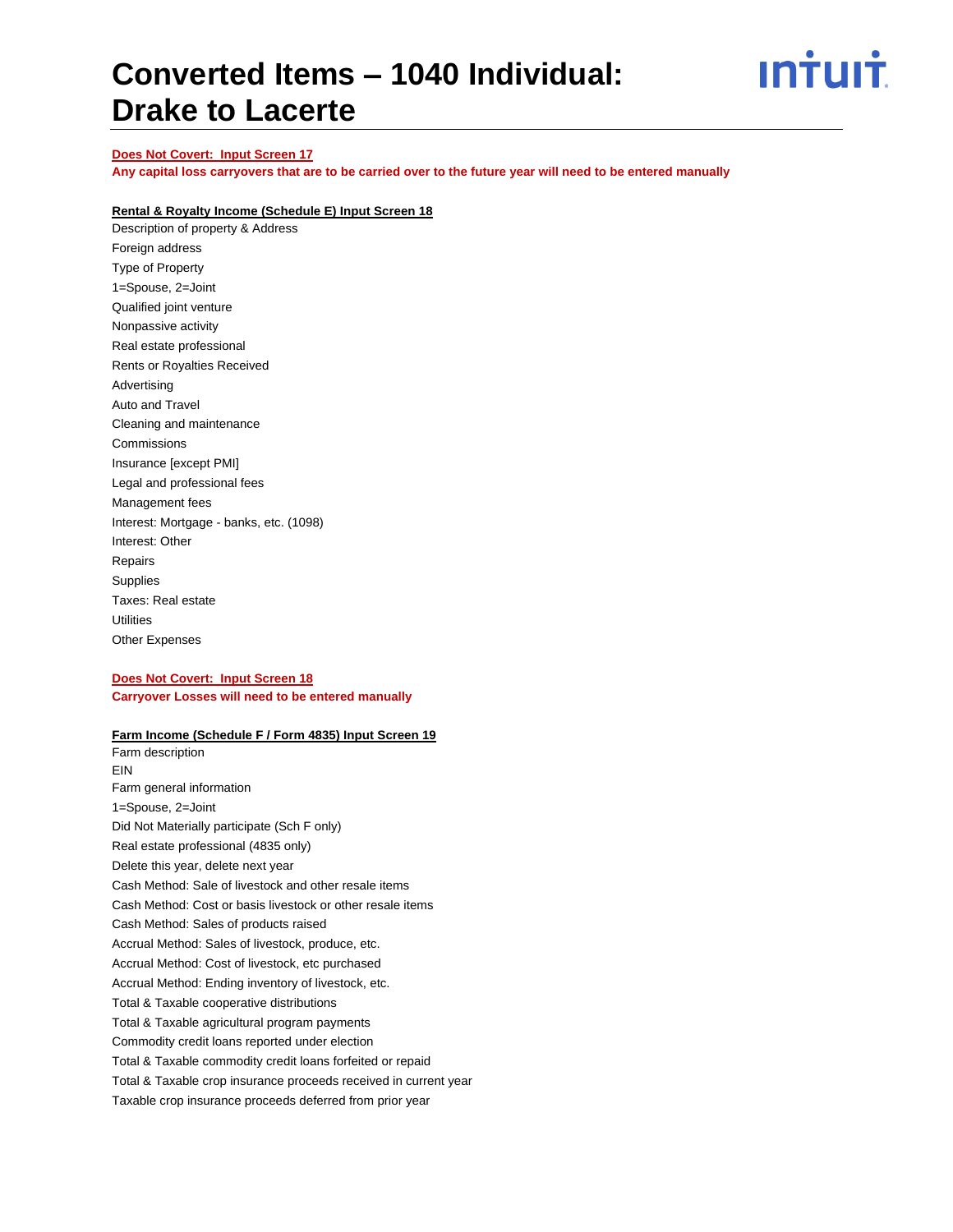<u>ıntuıt</u>

**Farm Income (Schedule F / Form 4835) Input Screen 19 (continued)**

Custom hire income Other income Car and truck expenses Chemicals Conservation Expenses: Current year Custom hire (machine work) Employee benefit programs Feed purchased Fertilizers and lime Freight and trucking Gasoline, fuel, oil Insurance (other than health) Interest: Mortgage - Banks, etc (1098) Interest: Other Labor hired Pension and Profit Sharing Plans: Contributions Rent or Lease: Vehicles, machinery, equipment Rent or Lease: Other (land, animals, etc.) Repairs and maintenance Seeds and plants purchased Storage and warehousing Supplies purchased Taxes **Utilities** Veterinary, breeding, and medicine Other expenses

### **Does Not Covert: Input Screen 19 Beginning and Ending Inventory (if Accrual Method) will need to be entered manually Carryover Losses will need to be entered manually**

### **Partnership Information Passthrough Input Screen 20.1**

Name of Partnership, Address & EIN Publicly traded partnership Foreign partnership 1=Spouse, 2=Joint Not a passive activity Actively participated in real estate Real estate professional

### **Does Not Covert: Input Screen 20**

**Carryover Losses will need to be entered manually**

### **S Corporation Information Passthrough Input Screen 20.2**

Name of S corporation, Address & EIN 1= Spouse, 2=Joint Not a passive activity Actively participated in real estate Real estate professional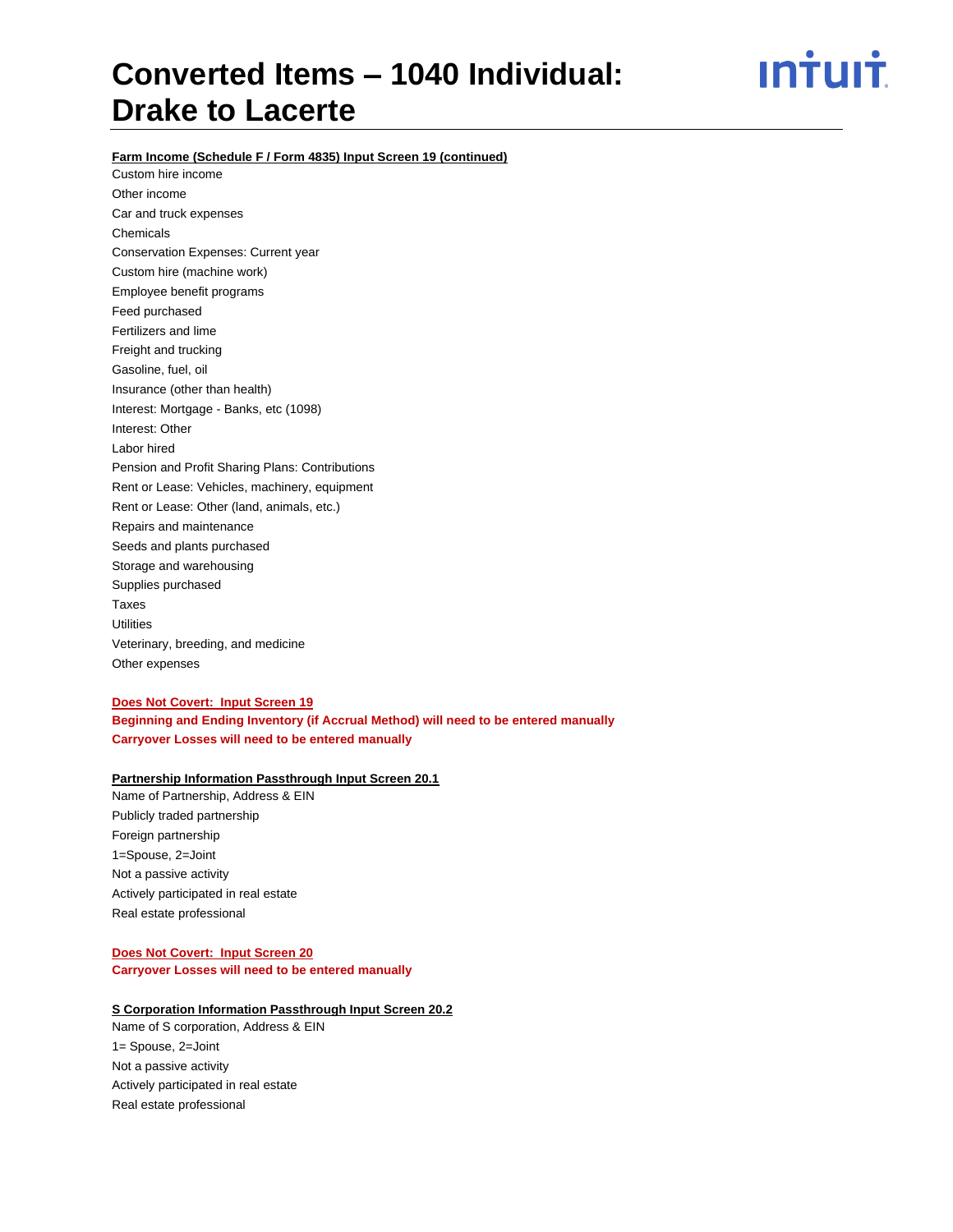ın†uı†

### **Does Not Covert: Input Screen 20 Carryover Losses will need to be entered manually**

#### **Estate and Trust Information Passthrough K-1 Input Screen 20.3**

Name of estate or trust, EIN & Address 1=Spouse, 2=Joint Not a passive activity Actively participated in real estate Real estate professional

### **Does Not Covert: Input Screen 20**

**Carryover Losses will need to be entered manually**

### **REMIC Information Passthrough K-1 Input Screen 20.4**

REMIC Information Name of REMIC & EIN 1=Spouse, 2=Joint

#### **Depreciation (4562) Input Screen 22**

All taxpayer activities are within Gulf Opportunity Zone Description of Property Form Activity Name or Number Date Placed in Service Gulf Opportunity Zone Asset Special Depreciation Allowance Cost or Basis Current Section 179 Expense Method Life or Class Life (Recovery Period Automatic) 1=Half-Year, 2=Mid-Quarter (1st Year Automatic) \* Amortization Code Section Current Special Depreciation Allowance (-1 if None) Current Depreciation (-1 if none) Prior Section 179 Expense Prior Special Depreciation Allowance Prior Depreciation / Amortization Salvage Value AMT: Class Life (post-1986) AMT: Prior Depreciation (MACRS only) Book Depreciation: Method Book Depreciation: Life or Class Life (Recovery Period Automatic) Book Depreciation: Current Depreciation (-1 if none) Book Depreciation: Prior Depreciation Book Depreciation: Salvage Value State Depreciation: Current Section 179 Expense State Depreciation: Method State Depreciation: Life or Class Life (Recovery Period Automatic) State Depreciation: Current Special Depreciation Allowance (-1 if None) State Depreciation: Current Depreciation (-1 if none)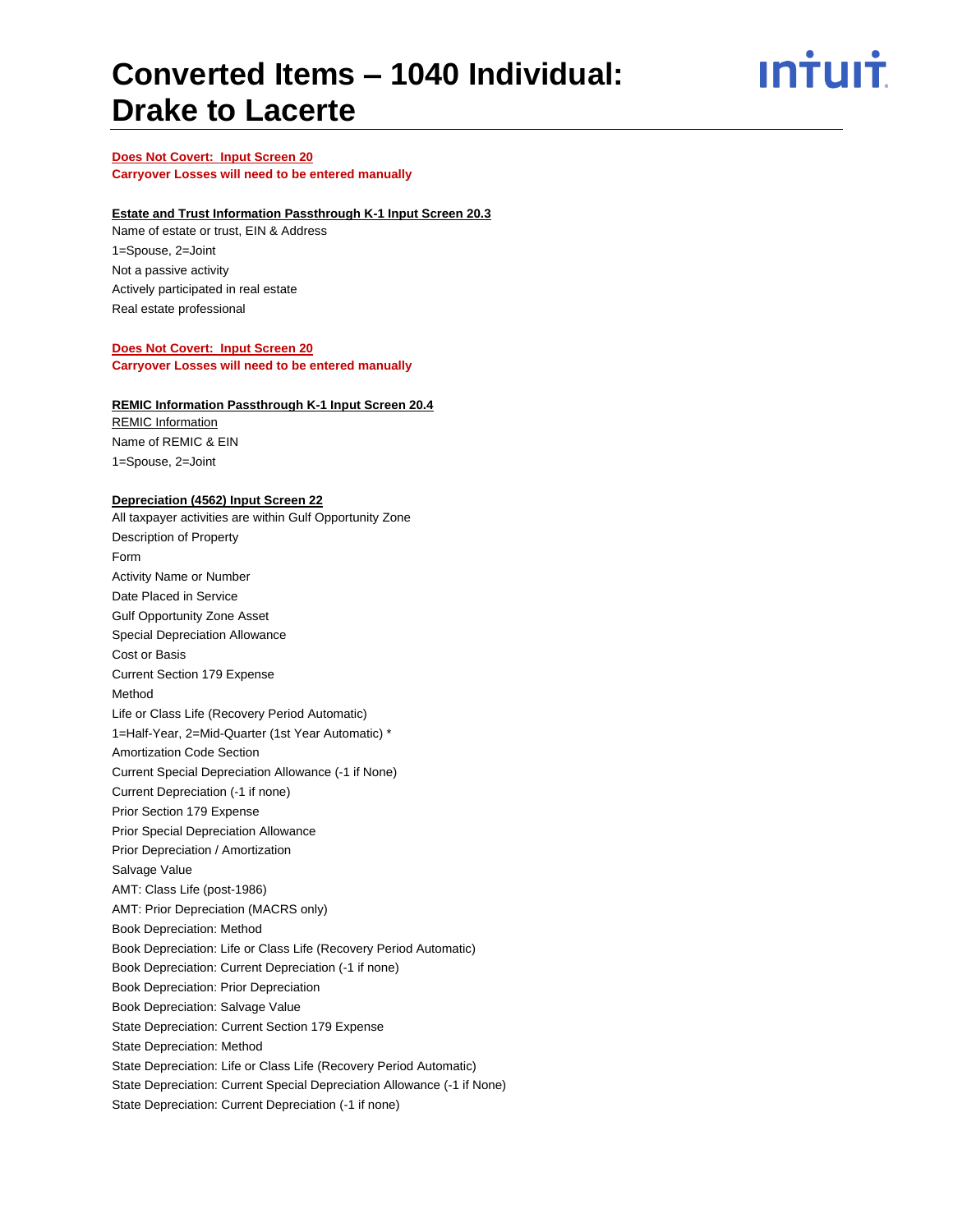

### **Depreciation (4562) Input Screen 22 (continued)**

State Depreciation: Prior Section 179 Expense State Depreciation: Prior Special Depreciation Allowance State Depreciation: Prior Depreciation / Amortization State Depreciation: Salvage Value Percentage of Business Use 1=IRS tables, 2=DB/SL Formula (MACRS only) Qualified Indian Reservation Property Listed Property Date Sold or Disposed of (m/d/y or -m/d/y) Sales Price (-1 if None) Expenses of Sale \* 1=half-year; 2=mid-qtr - The conversion defaults to half-year for all assets unless you use the override. Note: You should print the current year Drake Depreciation Schedules when reviewing the accuracy of the depreciation conversion.

### **Adjustments to Income Input Screen 24**

IRA Contributions (taxpayer & spouse) 1=covered by employer plan, 2=not covered 8606: 1=not filing with Form 1040, 2=force Roth IRA Contributions (taxpayer & spouse) Basis in Roth contributions as of 12/31/13 (taxpayer & spouse) Basis in Roth conversions as of 12/31/13 (taxpayer & spouse) Total qualified student loan interest paid (taxpayer & spouse) Alimony (Taxpayer & Spouse) – Recipients Name, SSN, & Amount Paid Other Adjustments

#### **Itemized Deductions Input Screen 25**

Breakdown of Medical Expenses Taxes Home Mortgage Interest on Form 1098 Home Mortgage Interest Not on Form 1098: Information needed. Points Not on Form 1098 Investment Interest Cash Contributions Miscellaneous Deductions (2%)

#### **Business Use of Home (8829) Input Screen 29**

Form & Activity number Business Use Area, Total Area of Home Day Care Facilities Information Direct Expenses Indirect Expenses

### **Vehicle / Employee Business Expense (2106) Input Screen 30**

Occupation, if Different from Form 1040 General Information Needed Date Placed in Service (m/d/y) Total Mileage, Business Mileage, Total Commuting Mileage and Average Daily Round-Trip Commute Business Income and Expenses **Reimbursements** Listed Property Information Automobile Expenses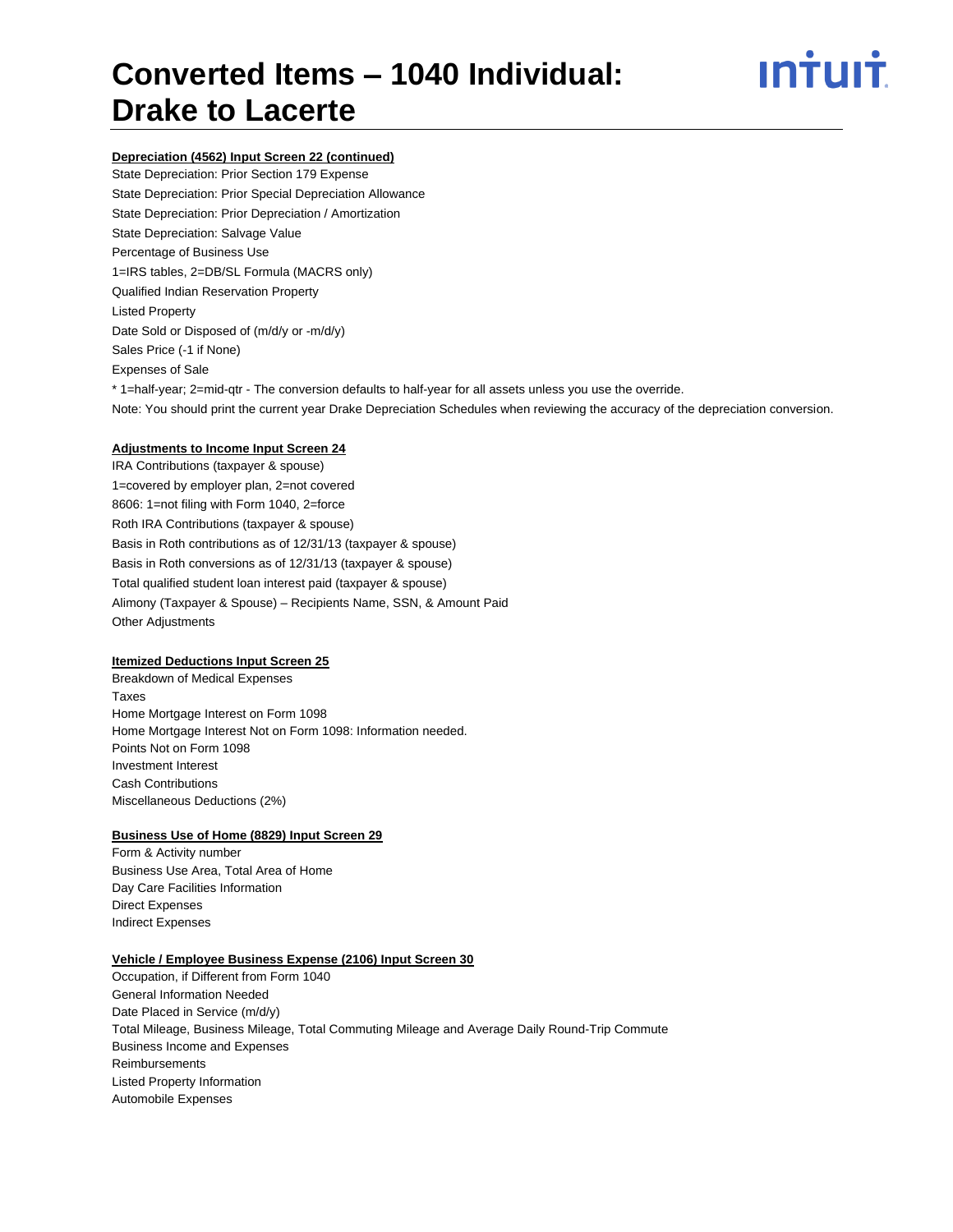## ın†uı†

**Foreign Income Exclusion (2555) Input Screen 31**

Spouse Taxpayer or Spouse - Address Employer – Name, Address US and/or Foreign Type Enter last year (After '81) Form 2555 was filed Type of exclusion revoked Tax year revocation was effective Country of citizenship (if not U.S.) City and country of separate foreign address Number of days during tax year of separate foreign address Tax home(s) during tax year Date tax home(s) were established Form 2555-EZ: 1=When Applicable, 2=Suppress Travel - Date Arrived, Date Left, Days in US on Business and Income Earned in US Beginning & Ending date for bona fide residence Living quarters in foreign country Relationship (if applicable) (Family Living Abroad) Period family living abroad (if applicable) Submitted statement of non-residency to country where claiming bona fide residence Required to pay income tax to country of bona fide residence Contractual terms relating to length of employment abroad Type of visa you entered foreign county under Explanation why visa limited stay or employment in country Address of home in U.S. maintained while living abroad US home rented Names of occupants in U.S. home (if applicable Relationship (of occupants in U.S. home) Physical Presence Test - Beginning date & Ending date Principal country of employment Qualified housing expenses Location Foreign Wages, tips, other compensation Home (lodging) Meals Car Other properties/facilities Cost of living & overseas differential Family Education Home leave Other purposes Other foreign income Business (including farming) or professional Partnership name and income

### **HSA/MSA/LTC Contracts (8853) Input Screen 32**

HSA (8889) Type of coverage: 1=Self-Only, 2=Family LTC (8853) Name of insured & SSN Other individuals received payments for insured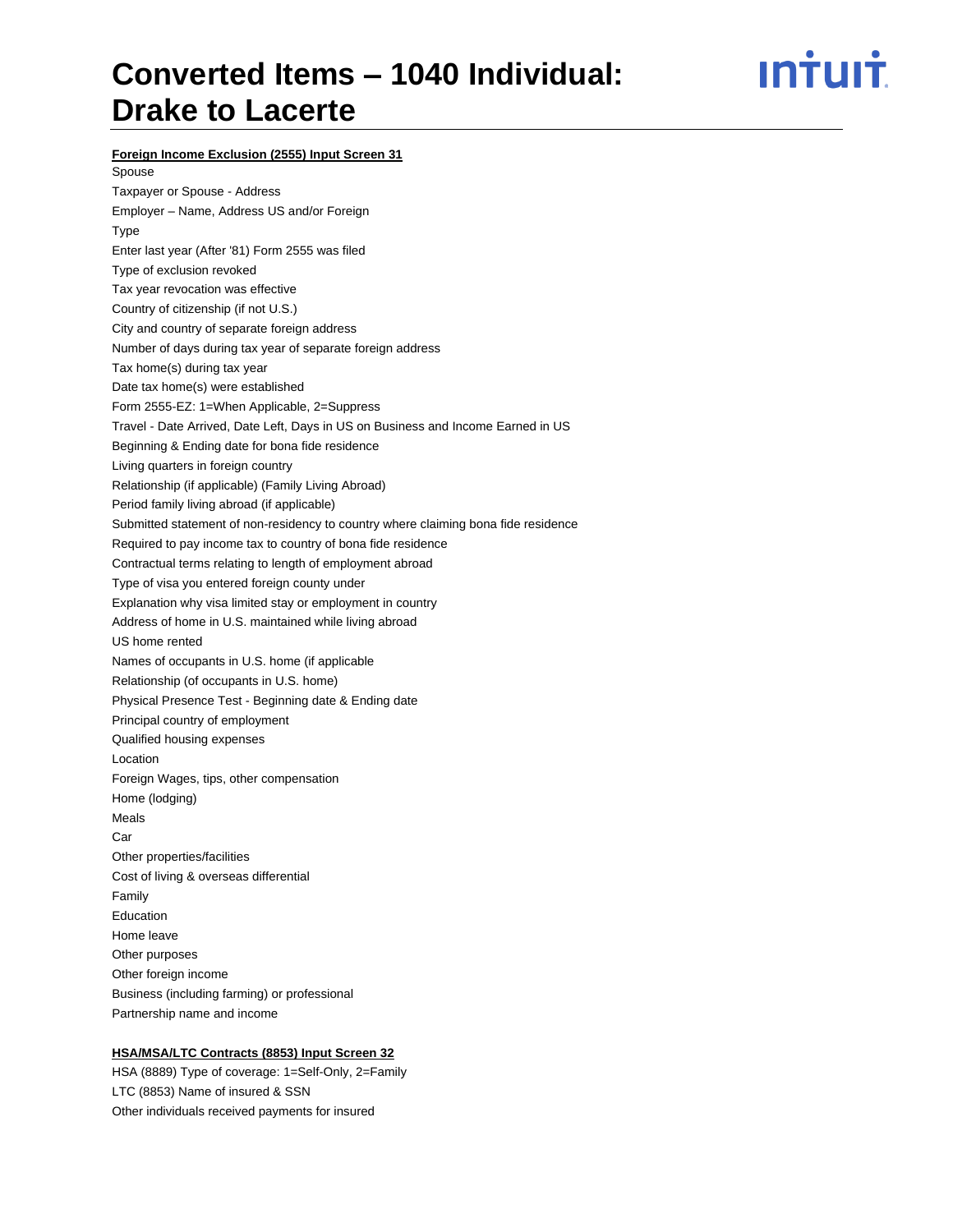

### **Dependent Care Credit (2441) Input Screen 33**

Persons Qualifying for Dependent Care Credit – Name & SSN, Expenses Forfeited expenses in 2013 Organizations Providing Dependent Care Organization/Person Providing Care – SSN/EIN, Name, Address, Amount Paid Identification number is SSN (EF only)

### **General Business & Vehicle Credits Input Screen 34**

Small Employer Health (8941) - Employee Name or ID Small Employer Health (8941) - Wages Paid Market Identifier Filed Form 8941 check box

### **Does Not Covert: Input Screen 34**

**Any credits from form 3800 that are to be carried over to the future year will need to be entered manually**

#### **Foreign Tax Credit (1116) Input Screen 35**

Resident of (name of country) Name of foreign country Category of income Other foreign source income Other deductions Itemized deductions not directly allocable

### **Adoption Credit (8839) Input Screen 37**

Name, ID, and Date of Birth Born before 1994 and was disabled Special needs child Foreign child Prior Year: Limited qualified adoption expenses Prior Year: Limited employer provided benefits

#### **EIC, Residential Energy, Other Credits Screen 38.2**

Residential Energy Credits (5695) – Qualified fuel cell installed, Credit claimed in 2006-2021, Exterior window costs Mortgage Credit Certificate: Name of issuer Mortgage Credit Certificate: Certificate number Mortgage Credit Certificate: Issue date Mortgage Credit Certificate: Interest paid on certified indebtedness Mortgage Credit Certificate: Certificate credit rate

#### **Household Employment Taxes (Schedule H) Input Screen 42**

NOTE: Only one copy will convert Employer identification number 1=Spouse, 2=Joint Paid any one employee cash wages of \$1,800 or more Withheld federal income tax for household employee Total cash wages subject to Social Security taxes Total cash wages subject to Medicare taxes Federal income tax withheld Paid Total cash Wages of \$1,000 or More in Any Calendar Quarter of 2nd Preceding Year or Prior Year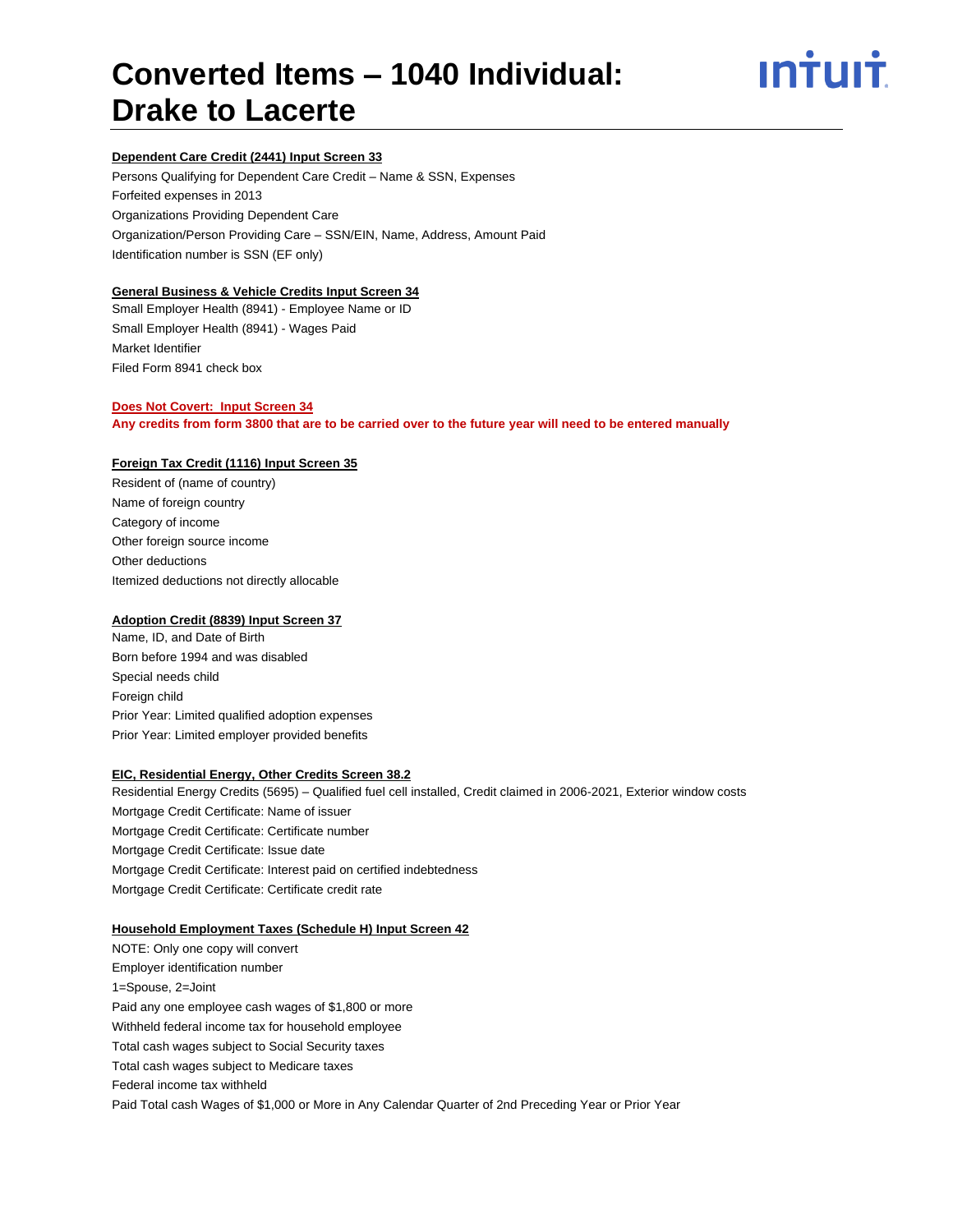## <u>**Intuit**</u>

#### **Household Employment Taxes (Schedule H) Input Screen 42 (continued)**

Total cash wages subject to FUTA tax Paid unemployment contributions to only one state Paid all state unemployment contributions by 4/15/YY All wages taxable for FUTA were also taxable for state unemployment Name of state (primary & secondary where unemployment is paid)

#### **Tax for Children Under 18 (8615) Input Screen 43**

Parent's Name and SSN

### **Parent's Election to Report Child's Income Input Screen 44**

Child's Name and SSN Banks, credit unions, etc Total municipal bonds Nominee distribution Accrued interest OID adjustment ABP adjustment Interest in or authority over foreign account Name of foreign country Grantor/Transferor or Received Distribution from Foreign Trust Post 8/7/86 private activity bond interest Total ordinary dividends Total capital gain distributions Nominee: Ordinary dividends Nominee: Capital gain distributions

### **Other Taxes Input Screen 45**

Exempt and filed Form 4361 (taxpayer & spouse) Exempt and Filed Form 4029 (taxpayer & spouse) 1=force Schedule SE, 2=when applicable Form 8960: Election made under Section 14.144-10g

### **Injured Claim and Allocation (8379) Input Screen 71**

Injured Spouse: 1=Taxpayer, 2=Spouse Refund Check Payable to Injured Only Main home was in a community property state Name of community property state(s)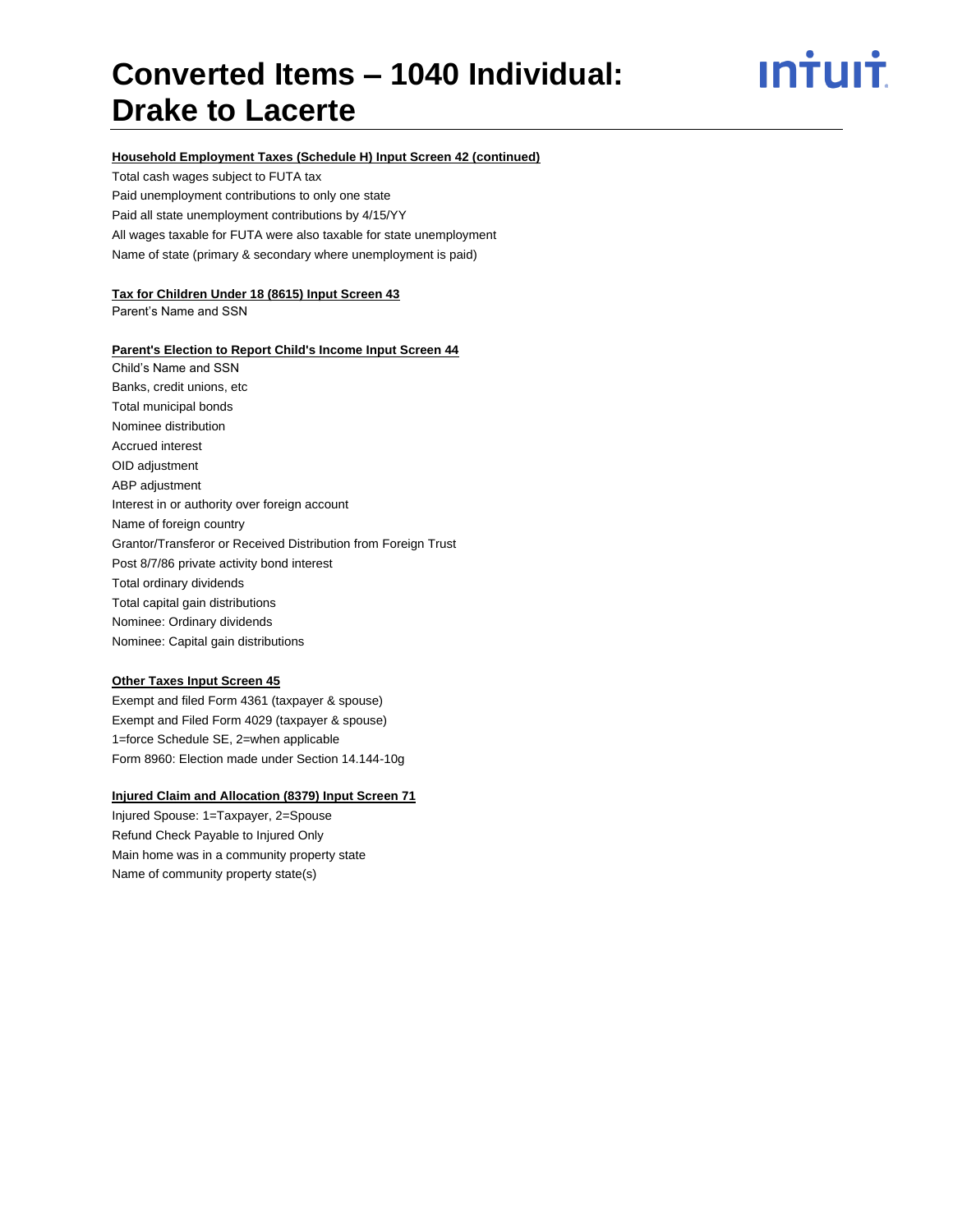# ın<del>i</del>uı<del>i</del>

### **Client Information Input Screen 1**

Partnership General Information Fiscal Year End Date Business Began Business Code Business Activity Product or Service Accounting Method Type of Entity Partner's Capital Accounts

### **Invoice, Letter, Filing Instructions Input Screen 2.2**

Prior Year Preparation Fee K-1 Transmittal Letter Signature

### **Miscellaneous Information Input Screen 3**

Type of Entity if "Other" Allow Preparer / IRS Discussion Preparer fee Partner's capital accounts if "other"

### **Other Information (Schedule B) Input Screen 5**

Type of Entity Partnership file Form 8893 or an election statement under section 6231(a)(1)(B)(ii) Partnership is a Publicly Traded Partnership Partnership has Interest in a Foreign Bank Account Name of Foreign Country Partnership is a Grantor of a Foreign Trust Partnership is Making, or has in Effect, a Section 754 Election Tax Matters Partner Number

### **Partner Information Input Screen 7**

Partner Information Type of Entity Final K-1 Nominee General Partner or LLC Manager Foreign Partner

### **Partner Percentages Input Screen 8**

Profit Sharing – Beginning & Ending Override Loss Sharing – Beginning & Ending Override Ownership of Capital – Beginning & Ending Override *Preparer should verify the converted amounts are correct as we do not convert calculated values.*

### **Income Input Screen 10**

Other Income

### **Cost of Goods Sold (1125-A) Input Screen 11**

Additional Section 263A Costs Other Cost Ending Inventory Inventory Method LIFO Inventory Method Adopted Rules of Section 263a Apply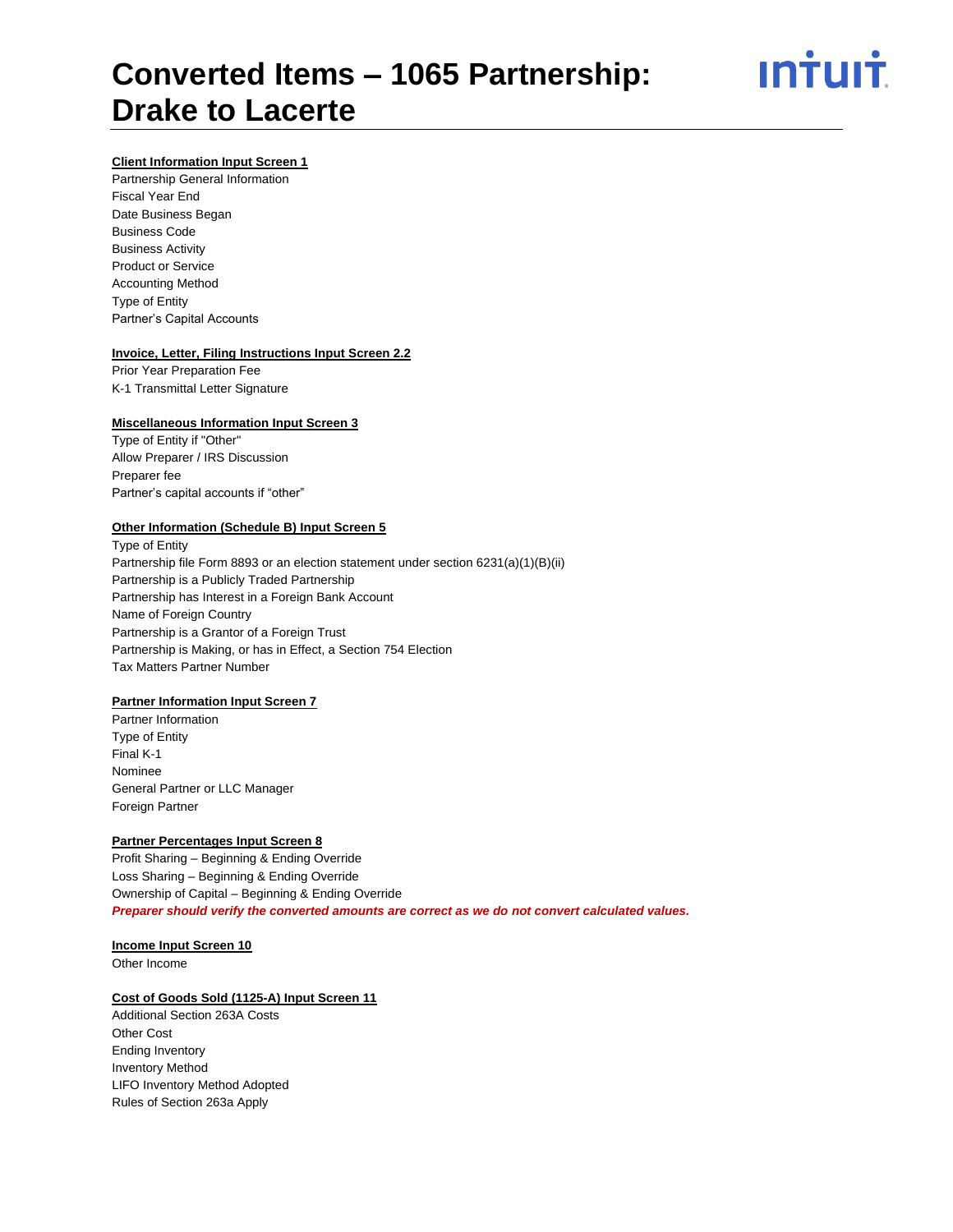ın<del>i</del>uı<del>i</del>

### **Farm Income (Schedule F / Form 4835) Input Screen 12**

Principal Product Agricultural Activity Code Accounting Method Actively participated Accrual Method: Ending Inventory of Livestock, Etc. Other Income Other Expenses Delete this year, delete next year

### *Does Not Covert: Input Screen 12*

*Beginning and Ending Inventory (if Accrual Method) will need to be entered manually*

### **Deductions Input Screen 13**

Other Taxes Other Deductions

### **Depreciation (4562) Input Screen 14**

Description of Property Form Activity Name or Number (e.g., 3=3rd rental) Date Placed in Service Gulf Opportunity Zone Asset: 1=Yes, 2=No Cost or Basis Current Section 179 Expense Method Life or Class Life (Recovery Period Automatic) 1=Half-Year, 2=Mid-Quarter (1st Year Automatic) Amortization Code Section Current Special Depreciation Allowance (-1 if None) Current Depreciation (-1 if none) Prior Section 179 Expense Prior Special Depreciation Allowance Prior Depreciation / Amortization Salvage Value State Depreciation: Current Section 179 Expense State Depreciation: Method State Depreciation: Life or Class Life (Recovery Period Automatic) State Depreciation: Current Special Depreciation Allowance (-1 if None) State Depreciation: Current Depreciation (-1 if none) State Depreciation: Prior Depreciation / Amortization State Depreciation: Prior Section 179 Expense State Depreciation: Prior Special Depreciation Allowance State Depreciation: Salvage Value Book Depreciation: Method Book Depreciation: Life or Class Life (Recovery Period Automatic) Book Depreciation: Current Depreciation (-1 if none) Book Depreciation: Prior Depreciation Book Depreciation: Salvage Value Date Sold or Disposed of Sales Price (-1 if None) Expenses of Sale Note: You should print the 2012 Drake Depreciation Schedules when reviewing the accuracy of the Depreciation Conversion.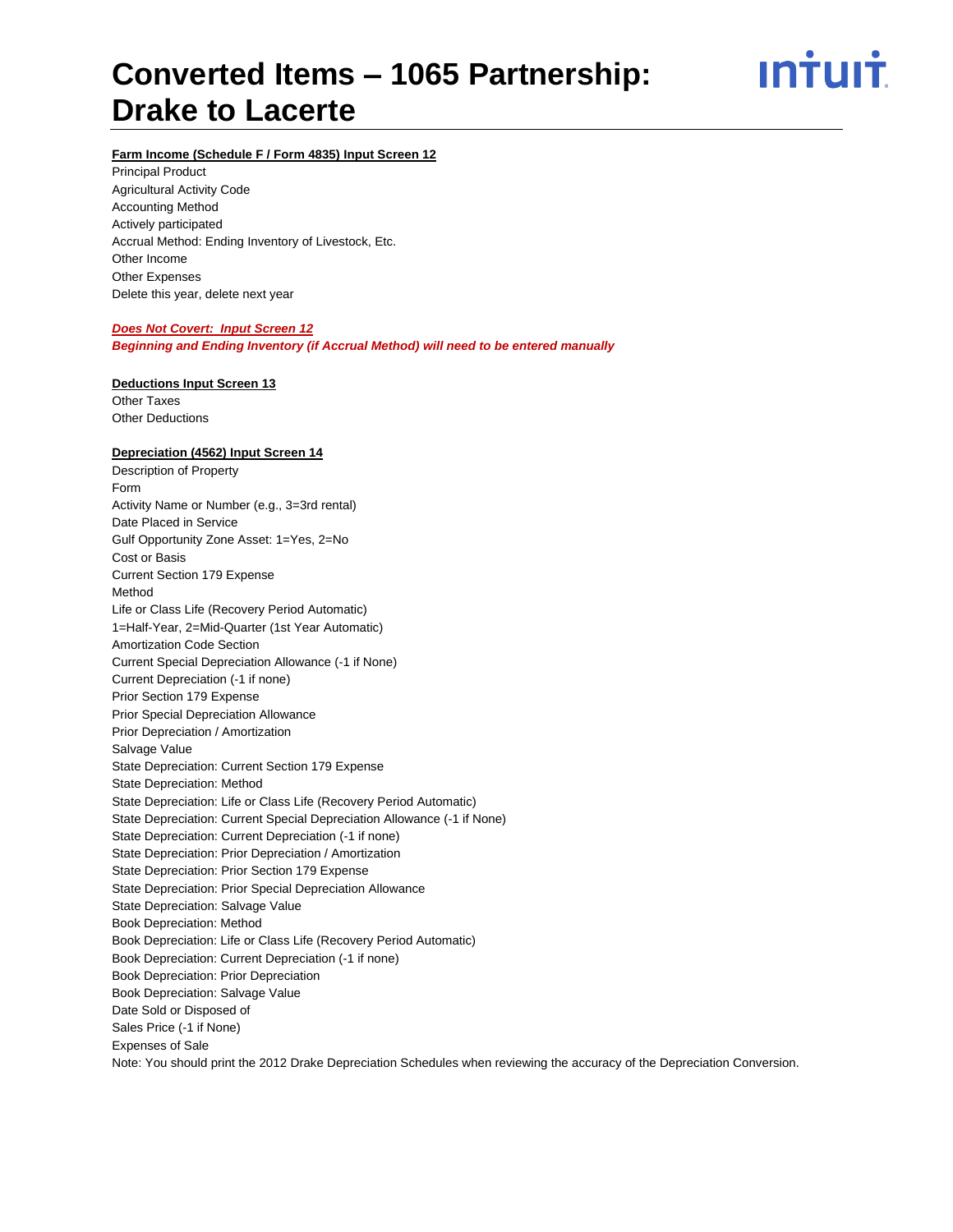ın<del>i</del>uı<del>i</del>

### **Rental Real Estate Activities (Form 8825) Input Screen 17**

Include Income/Loss in Self-Employment Calc. Kind of Property & Address Type of Property Other Expenses

### **Other Rental Activities (Schedule K) Input Screen 18**

Kind of Property Location of Property Other Expenses Disposed of in current year

### **Dispositions (Schedule D, 4797, etc.) Input Screen 19**

### **(Please note, we only convert 8824 and some 6252 transactions)**

Description of Property Date Acquired & Date Sold Prior Year Installment Sale: Prior Years' Payments Ordinary Income (-1 if None, Triggers 4797) Like-kind Property Received: Description Like-kind Property Received: Date Property Identified & Received Related Party: Name of Related Party, Address & ID Number Relationship to Taxpayer

#### *Does Not Covert: Input Screen 19*

*Any capital loss carryovers that are to be carried over to the future year will need to be entered manually*

#### **Increasing Research Credit (6765) Input Screen 20**

Use Alternative Simplified Credit (Section B) Elect reduced credit (Section 280C)

### **Low-Income Housing Credit (8609) Input Screen 21**

Address of Building Maximum credit allowable 42(j)(5) Partnership Partnership Does Not Have Form 8609 Building Qualified as Part of Low-Income Housing Project: 1=Yes, 2=No Imputed Basis of Zero Decrease in qualified basis Number of Low-Income Units Total Number of Units Low-Income Floor Space Total Floor Space

### **Energy Efficient Appliance Credit (8909) Input Screen 20**

Dishwashers Produced: Current Year Types A, B, and C Clothes Washers Produced: Current Year Type A, Type B Refrigerators Produced: Current Year Type A, Type B

### **Small Employer Health Insurance Premiums Credit (8941) Input Screen 20**

Employer Identifier (ID) Wages Paid EIN Eligible to claim credit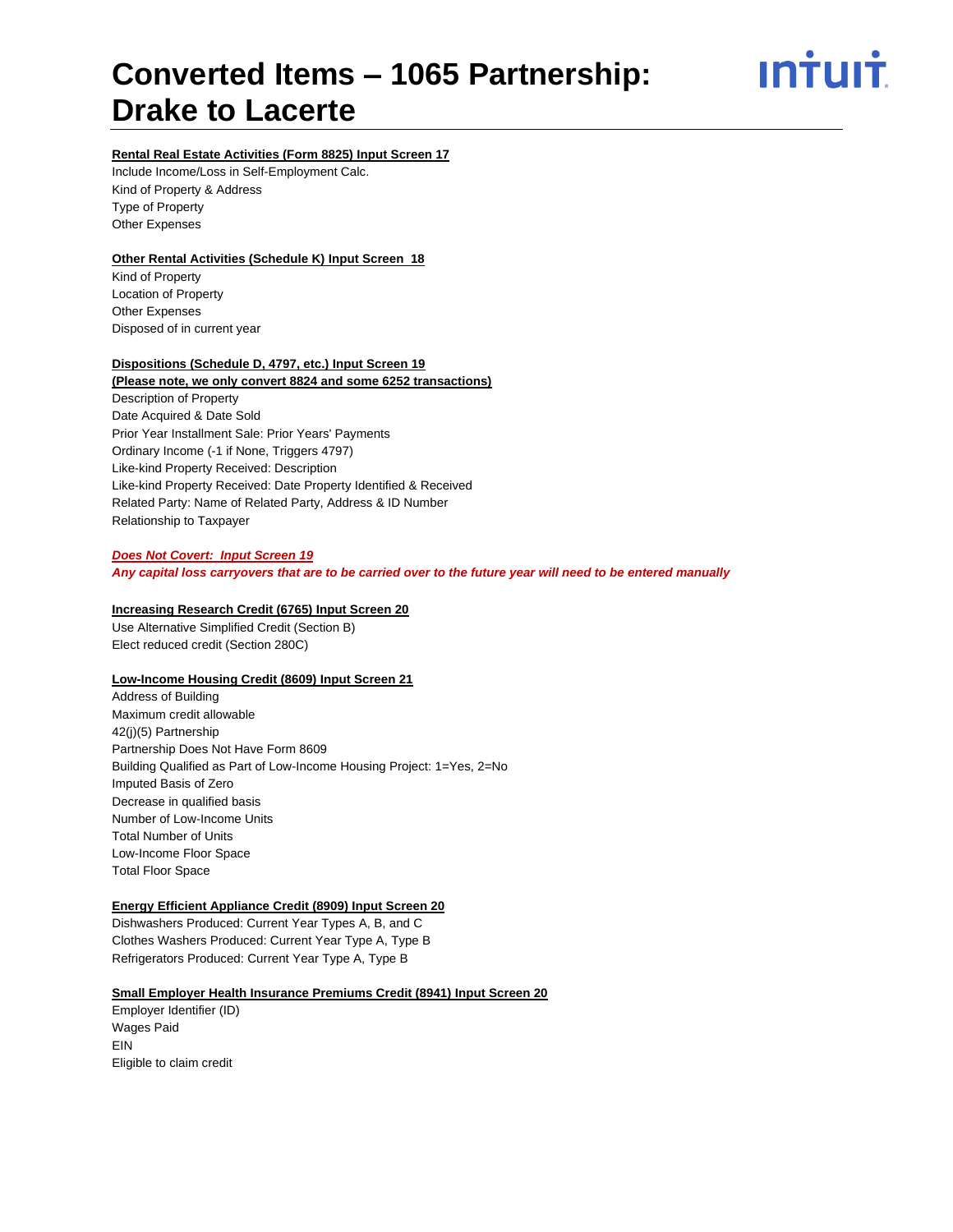<u>**Intuit**</u>

**Credit to Holder of Tax Credit Bonds (8912) Input Screen 20**

Bond Issuer EIN Bond Issuer's Name Unique Identifier

### **Low-Income Housing Credit (Continued) Input Screen 21**

Maximum Housing Credit Available from Form 8609, Part I, Line 1b

### **Other Schedule K Items Input Screen 22**

Other portfolio income (Loss) Other Income (Loss) Section 59(e)(2) expenditures Other Deductions Rental Real Estate Credits Other Rental Credits Other Credits Name of Foreign Country or U.S. Possession Foreign Gross Income Sourced at Partner Level – Listed Category (Other) Deductions Allocated and Apportioned at Partner Level – Listed Category (Other) Global Supplemental Information for Schedule K-1 Reduction in Taxes Other Foreign Transactions Other AMT Items Other Items (Line 20F, 20Y)

### **Passthrough Entity K-1 Information Input Screen 23**

Name of K-1 Entity, EIN, Address Blank=Partnership, 1=Fiduciary, 2=REMIC Blank=Passive, 1=Nonpassive, 2=PTP, 3=N/A Other Income (Loss) Other Deductions Other Credits Other Information

### **Balance Sheet (Assets)-Beginning & Ending Amounts Input Screen 24**

Cash Trade Notes and Accounts Receivable Less Allowance for Bad Debts Inventories, if Different From Screen 10 U.S. Government Obligations Tax-Exempt Securities Other Current Assets (from SCH2) Loans to Partners Mortgage and Real Estate Loans Other Investments (from SCH2) Buildings and Other Depreciable Assets Less Accumulated Depreciation Depletable Assets Less Accumulated Depletion Land (Net of Any Amortization) Intangible Assets Less Accumulated Amortization Other Assets (from SCH2)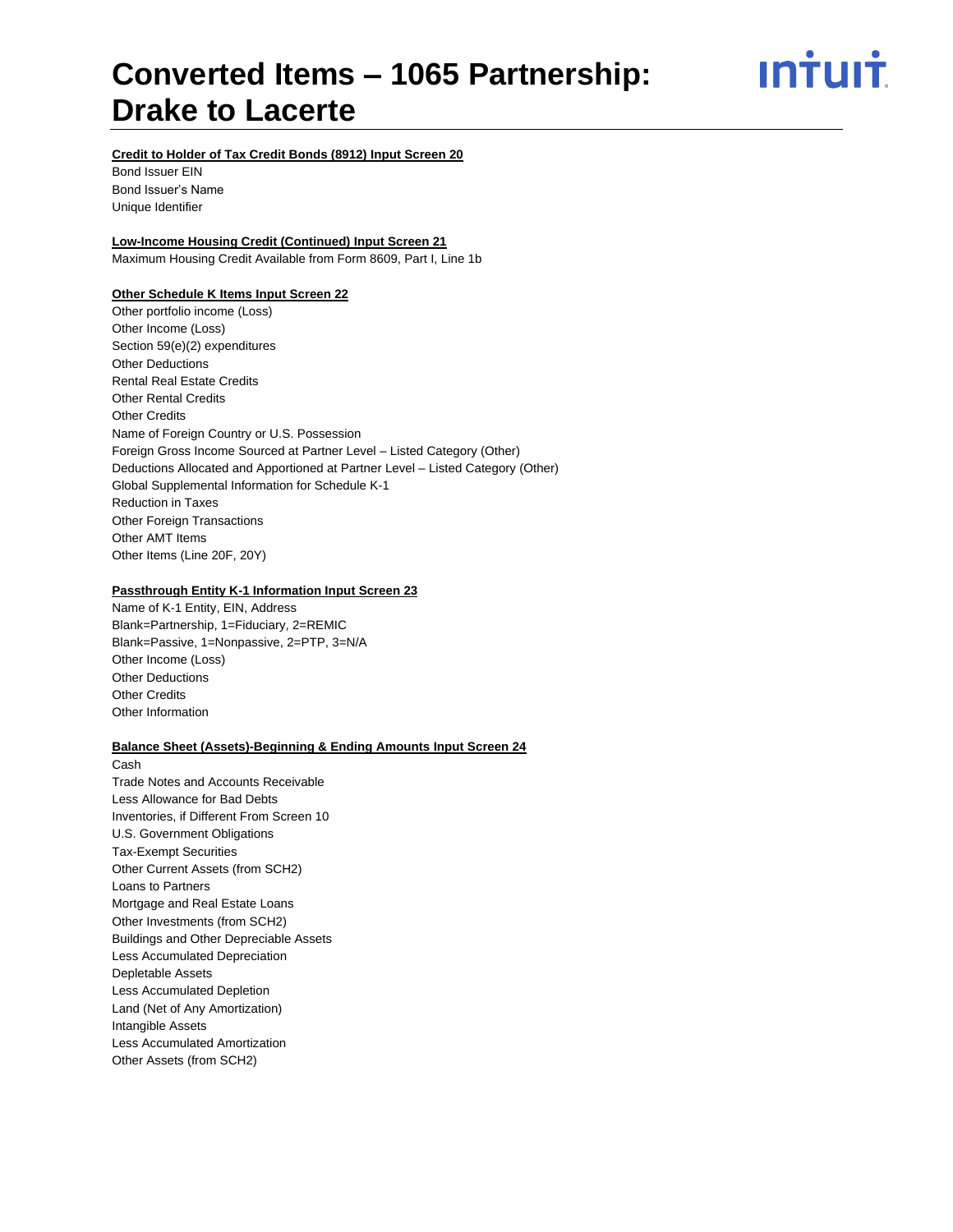<u>ıntuıt</u>

### **Balance Sheet (Liabilities & Capital)-Beginning & Ending Amounts Input Screen 24**

Accounts Payable

Mortgages, Notes, Bonds, Payable - Current Year Other Current Liabilities (from SCH2) All Nonrecourse Loans Mortgages, Notes, Bonds, Payable - Long-Term Other Liabilities (from SCH2) Loans from Partners Balance Sheet Miscellaneous 1=Force Schedules L, M-1 and M-2 to print

### **Schedule M-1, M-3 Input Screen 27**

Income on Sch. K Not Recorded on Books Expenses on Books Not on Sch. K: Other Income on Books Not on Sch. K: Other Deductions on Sch. K Not Charged Against Book Inc: Other Reportable Entity Partner SSN/EIN Ownership Percentage Type of income statement prepared Accounting standard used Adjustment to reconcile income statement period to tax year of tax return Other necessary reconciliation adjustments Items Relating to Reportable Transactions (from SCH3) Worthless Stock Losses (from SCH3) Other Income/loss and expense/deduction items with no differences (from SCH3) Other income/loss with differences (from SCH3) Other items with no differences Other items with differences (from SCH3)

### **Schedule M-2 (Capital Account) Input Screen 28**

Other Increases Other Decreases

#### **Schedule K-1 Supplemental Info. (All Partners) Input Screen 31**

Partner K-1 Supplemental Information

### **Schedule K-1 Miscellaneous Information Input Screen 32** Final K-1: 1=Yes, 2=No

Partner is a retirement plan: 1=yes, 2=no

### **Noncash Contributions (8283) Input Screen 50**

Donee Name and Address Donee EIN

#### **Annual Return for Partnership W/H Tax (8804) Input Screen 55**

Partnership Keeps Books Outside U.S. / Puerto Rico Partnership is the withholding agent Withholding Agent: Name, Address, Federal ID Number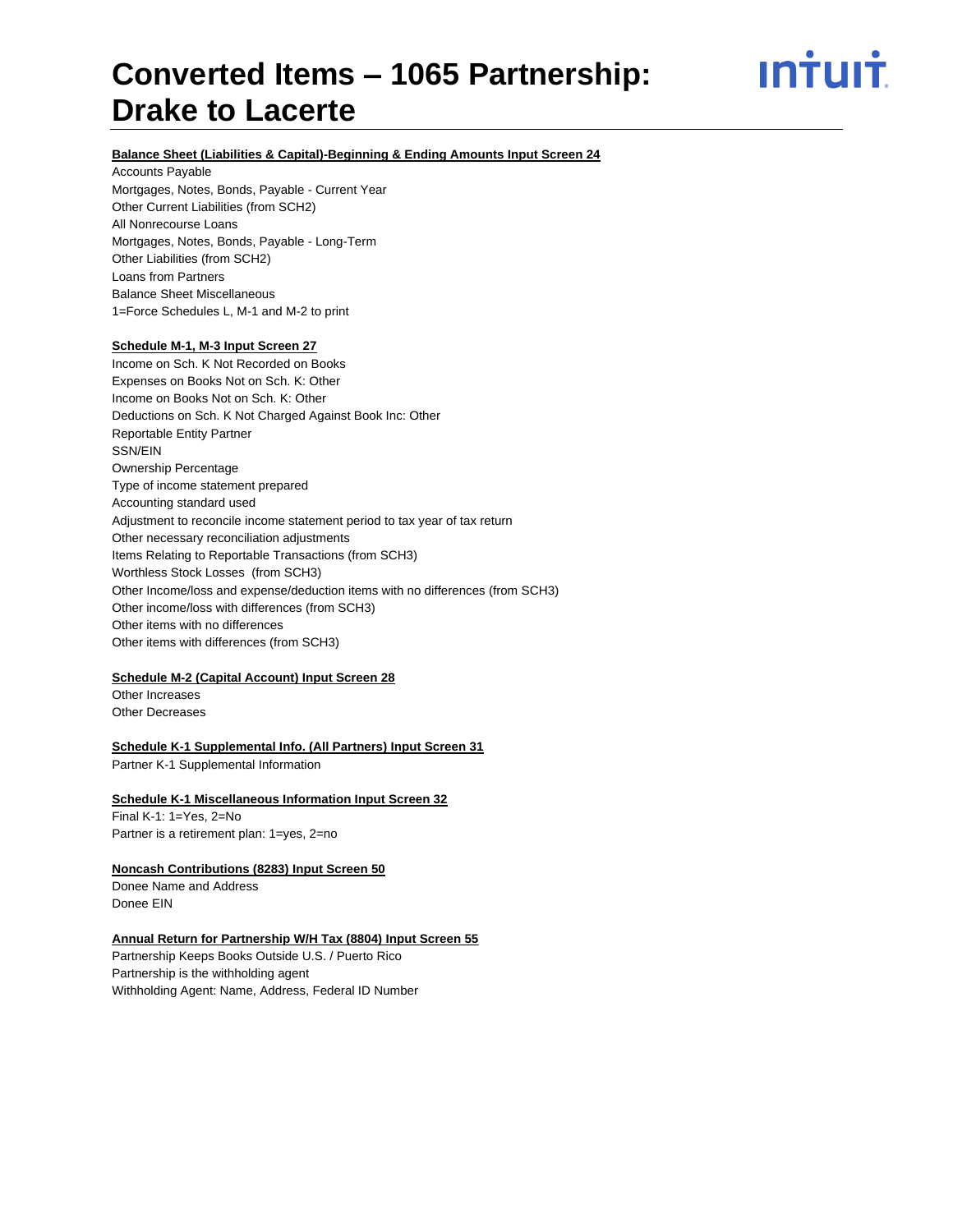<u>ıntuıt</u>

### **Client Information Input Screen 1**

Corporation Name Fiscal Year End 52/53 week Business Code Business Activity Product or Service Accounting Method Number of Shareholders

### **Officer Information Input Screen 2**

Officer Information US & Foreign Address % of time devoted to business % of common stock owned % of preferred stock owned

#### **Miscellaneous/Other Information Input Screen 4.1**

Mark as Initial Return or Final or both Allow Preparer/IRS Discussion Qualified personal service corporation Nonqualified personal service corporation Consolidated return Percentage owned by foreign person Foreign owner's country Parent Name & ID Number Name of Bank Direct deposit of refund Routing Number & Depositor Account Number Type of Account: 1=Checking, 2=Savings

### **Invoice, Letter, Filing Instructions Input Screen 5.1**

Preparer Fee **Salutation** 

### **20% or 50% Direct/Indirect Owners Input Screen 6**

Owner General Information Country of citizenship/organization % of common stock owned % of constructively owned, if different % of preferred stock owned

### **20% or 50% Direct/Indirect Owned Entities Input Screen 7**

Name Federal Identification Number Country of incorporation/organization

### **Controlled Groups (Schedule O) Input Screen 9**

Type of controlled group Name & ID number

### **Estimated Tax Input Screen 10**

Overpayment Applied from Prior Year Current Year Estimated Payments Credit to Next Year Rounding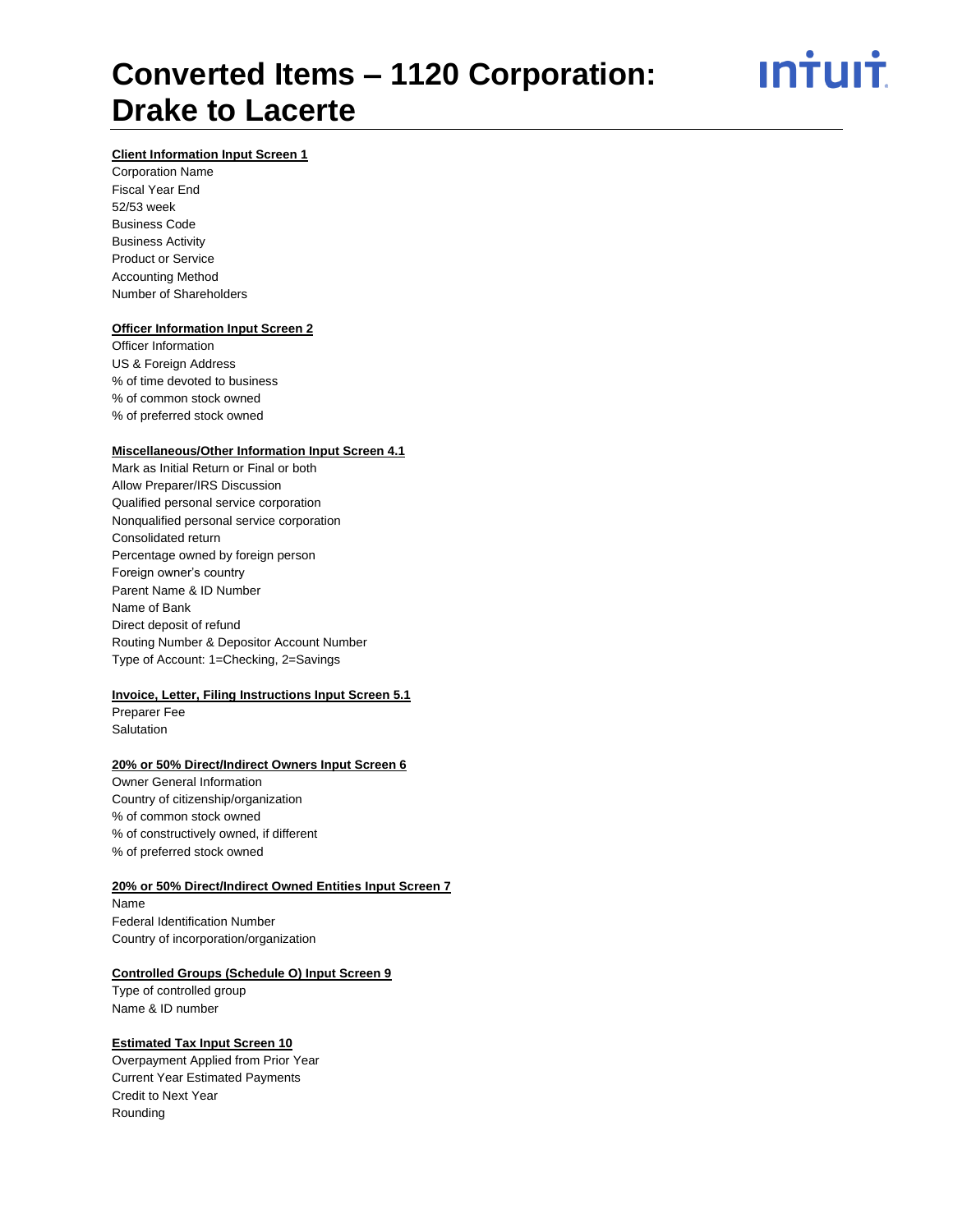

### **Penalties and Interest Input Screen 11**

Large Corporation Optional annualized methods

### **Income Input Screen 13**

Interest income Other income

### **Cost of Goods Sold1125-A Input Screen 14**

Additional Section 263A Costs Other Costs Ending Inventory Inventory Method Rules of Section 263A Apply

### **Dispositions (Schedule D, 4797, etc.) Input Screen 15**

### **(Please note, we only convert 8824 and some 6252 transactions)** Description of Property Date Acquired Date Sold Prior Year Installment Sale: Prior Years' Payments Ordinary Income (-1 if None, Triggers 4797) Like-kind Property Given Up: Description Like-kind Property Given Up: Date Property Acquired & Transferred Like-kind Property Received: Description Like-kind Property Received: Date Property Identified & Received Related Party Information

### *Does Not Covert: Input Screen 15*

*Any capital loss carryovers that are to be carried over to the future year will need to be entered manually*

### **K-1 Information Input Screen 16**

Name of K-1 entity Employer identification number

### **Farm Activities Input Screen 17**

Ending Inventory for accrual Specified Other Income Taxes Other Expenses

### *Does Not Covert: Input Screen 17*

*Beginning and Ending Inventory (if Accrual Method) will need to be entered manually*

### **Deductions Input Screen 20**

Cash Contributions Other Deductions

### **Depreciation (4562) Misc/Short Year Input Screen 21**

All taxpayer activities are within Gulf Opportunity Zone Description of Property Form Activity Name or Number (e.g., 3=3rd rental) Date Placed in Service Cost or Basis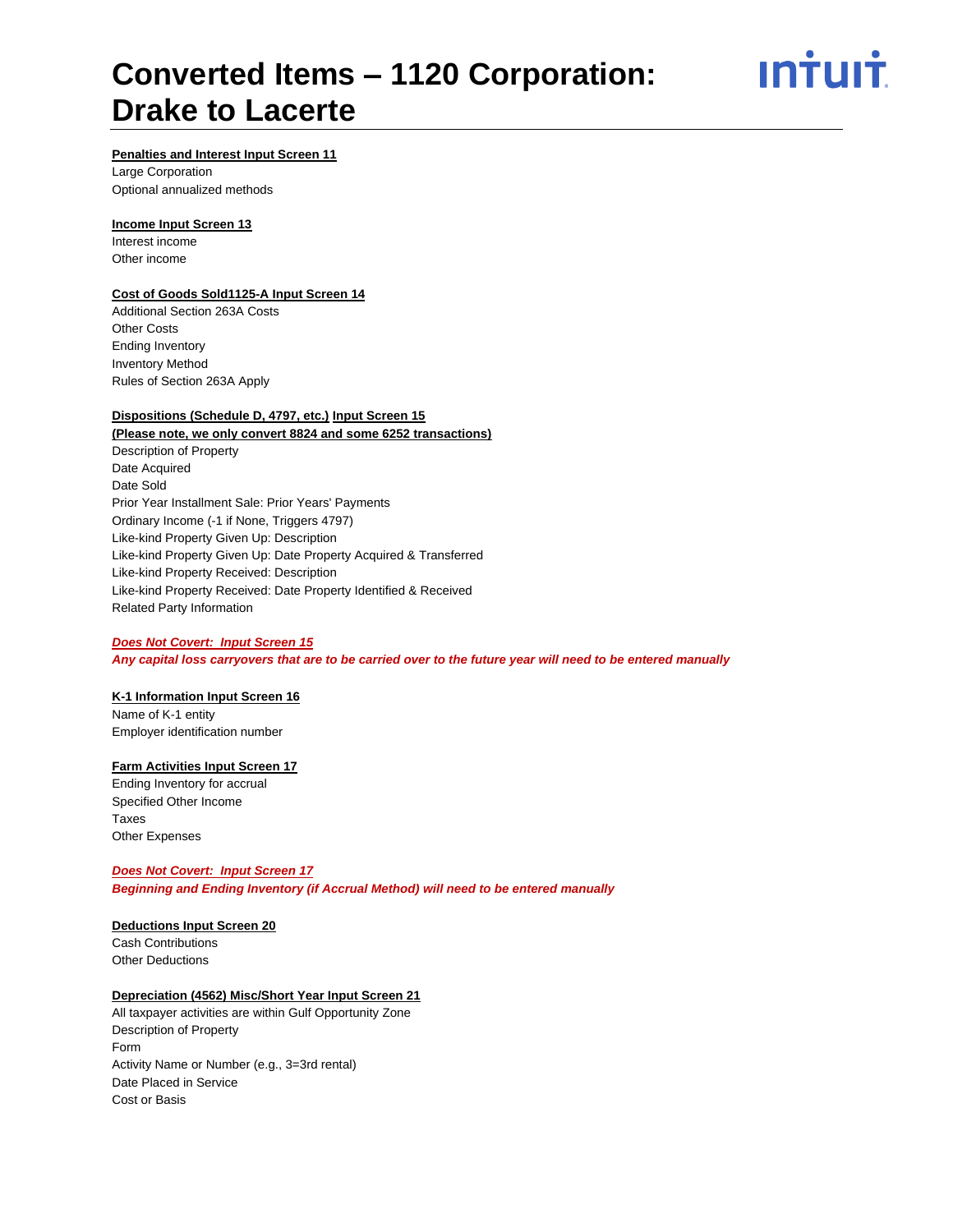ın<del>i</del>uı<del>i</del>

**Depreciation (4562) Misc/Short Year Input Screen 21 (continued)**

Current Section 179 Expense Method Gulf Opportunity Zone Asset 1=yes 2=no Special Depreciation Allowance 1=yes 2=no Life or Class Life (Recovery Period Automatic) 1=Half-Year, 2=Mid-Quarter (1st Year Automatic) Amortization Code Section Current Special Depreciation Allowance (-1 if None) Current Depreciation (-1 if none) Prior Section 179 Expense Prior Special Depreciation Allowance Prior Depreciation / Amortization Salvage Value AMT: Class Life (post-1986) AMT: Prior Depreciation (MACRS only) State Depreciation: Current Section 179 Expense State Depreciation: Method State Depreciation: Life or Class Life (Recovery Period Automatic) State Depreciation: Current Special Depreciation Allowance (-1 if None) State Depreciation: Current Depreciation (-1 if none) State Depreciation: Prior Section 179 Expense State Depreciation: Prior Special Depreciation Allowance State Depreciation: Prior Depreciation / Amortization State Depreciation: Salvage Value Book Depreciation: Method Book Depreciation: Life or Class Life (Recovery Period Automatic) Book Depreciation: Current Depreciation (-1 if none) Book Depreciation: Prior Depreciation Book Depreciation: Salvage Value 1=DB to SL if Greater (Non-recovery Property Only) Percentage of Business Use Date Sold or Disposed of Sales Price (-1 if None) Expenses of Sale *Note: You should print the current year Drake Depreciation Schedules when reviewing the accuracy of the Depreciation Conversion.* 

**Noncash Contributions Input Screen 24** Donee: Name of charitable organization & Address

### **Increasing Research Activities (6765) Input Screen 28**

Electing alternative simplified Electing reduced credit (Section 280C) Eligible small business

### **New Markets Credit (Form 8874) Input Screen 28**

Community Development Entity: Name, Address & FEIN Date of initial investment Qualified entity investment

**Low Sulfur Diesel Fuel Production Credit (Form 8896) Input Screen 28**

Total credits allowed in prior tax years

**Qualified Railroad Track Maintenance Credit (Form 8900) Input Screen 28**

Miles of track: Total owned or leased Miles of track: Assigned to taxpayer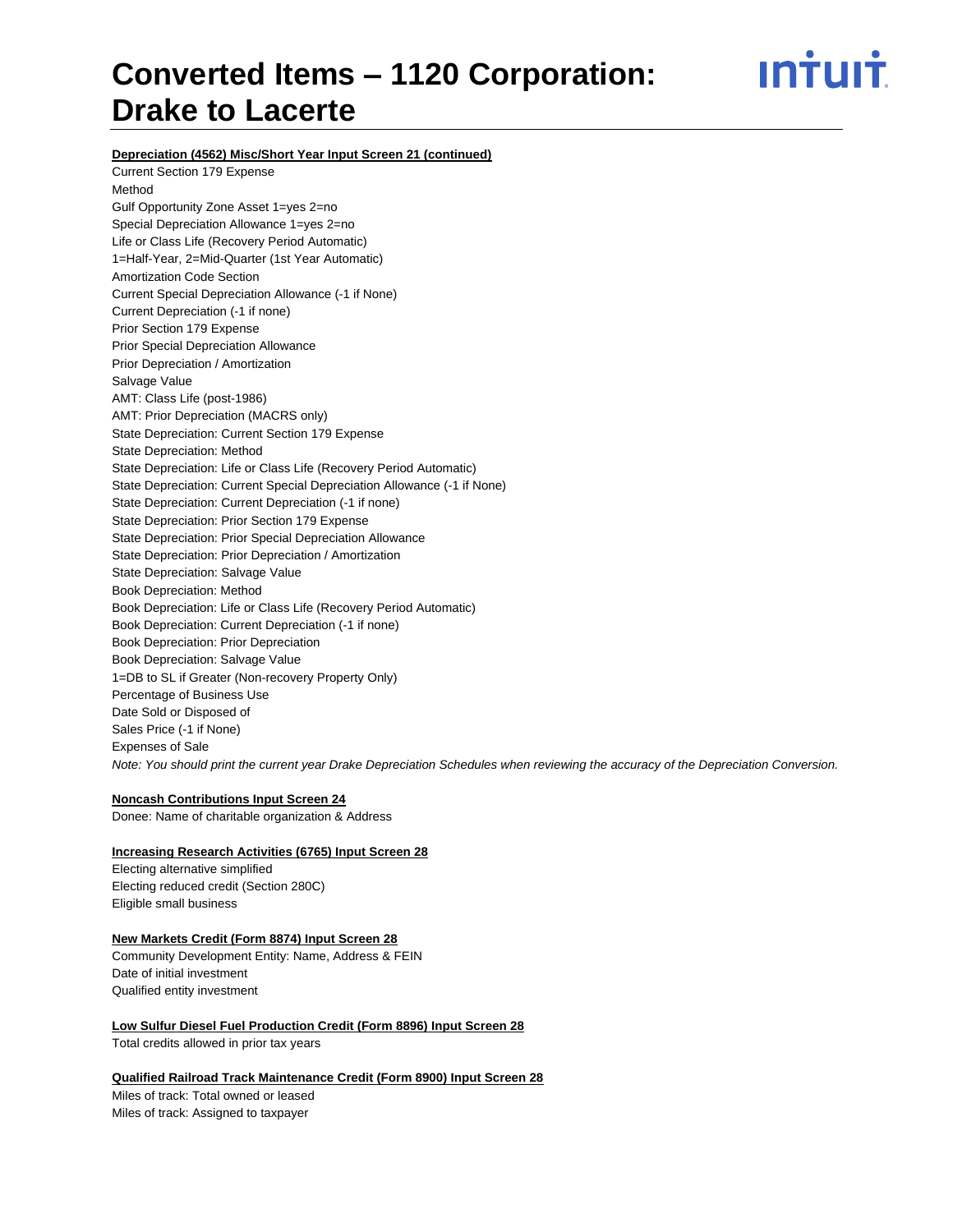# ın<del>i</del>uı<del>i</del>

### **Energy Efficient Appliance Credit (Form 8909) Input Screen 28**

Dishwashers produced (current year Types A, B & C) Clothes washers produced (current year Type A) Refrigerators produced (current year Types A & B)

### **Small Business Health Insurance 8941 Input Screen 28**

Name or ID Wages paid Eligible to claim credit

### **Schedule A (8609) / LIH Recapture (8611) Input Screen 28**

Building ID Number & Address Date Placed in Service (m/d/y) Corporation does not have Form 8609 Building qualified as part of a low-income housing project and met section 42 requirements Decrease in the Building's Qualified Basis for This Tax Year Imputed Basis is Zero Eligible Basis from Form 8609, Part II, Line 7b Number of Low-Income Units Total Number of Units Low-Income Floor Space Total Floor Space Low-Income Portion Maximum Housing Credit Available from Form 8609, Part I, Line 1b

### *Does Not Covert: Input Screen 28.3*

*Any credits from form 3800 that are to be carried over to the future year will need to be entered manually*

### **Form 1118 Sch H Input Screen 30**

Product line 1 SIC code Product line 2 SIC code

### **Credit to Holders of Tax Credit Bonds (Form 8912) Input Screen 31**

Issuer's name & EIN Unique identifier

### **Schedule PH Input Screen 34**

Amounts Excluded Under Section 543(a)(1)(A), 543(a)(1)(B), 543(a)(1)(C) Less Adjustments Described in Section 543(b)(2)(A) War Profits and Excess Profits Taxes not Deducted Kind of property Date acquired Cost or basis Repairs, insurance and other expenses

### **Balance Sheet (Assets)-Beginning & Ending Amounts Input Screen 37**

Cash Accounts Receivable Less Allowance for Bad Debts Inventories, if Different from Screen 14 U.S. Government Obligations Tax-Exempt Securities Other Current Assets Loans to Shareholders Mortgage and Real Estate Loans Other Investments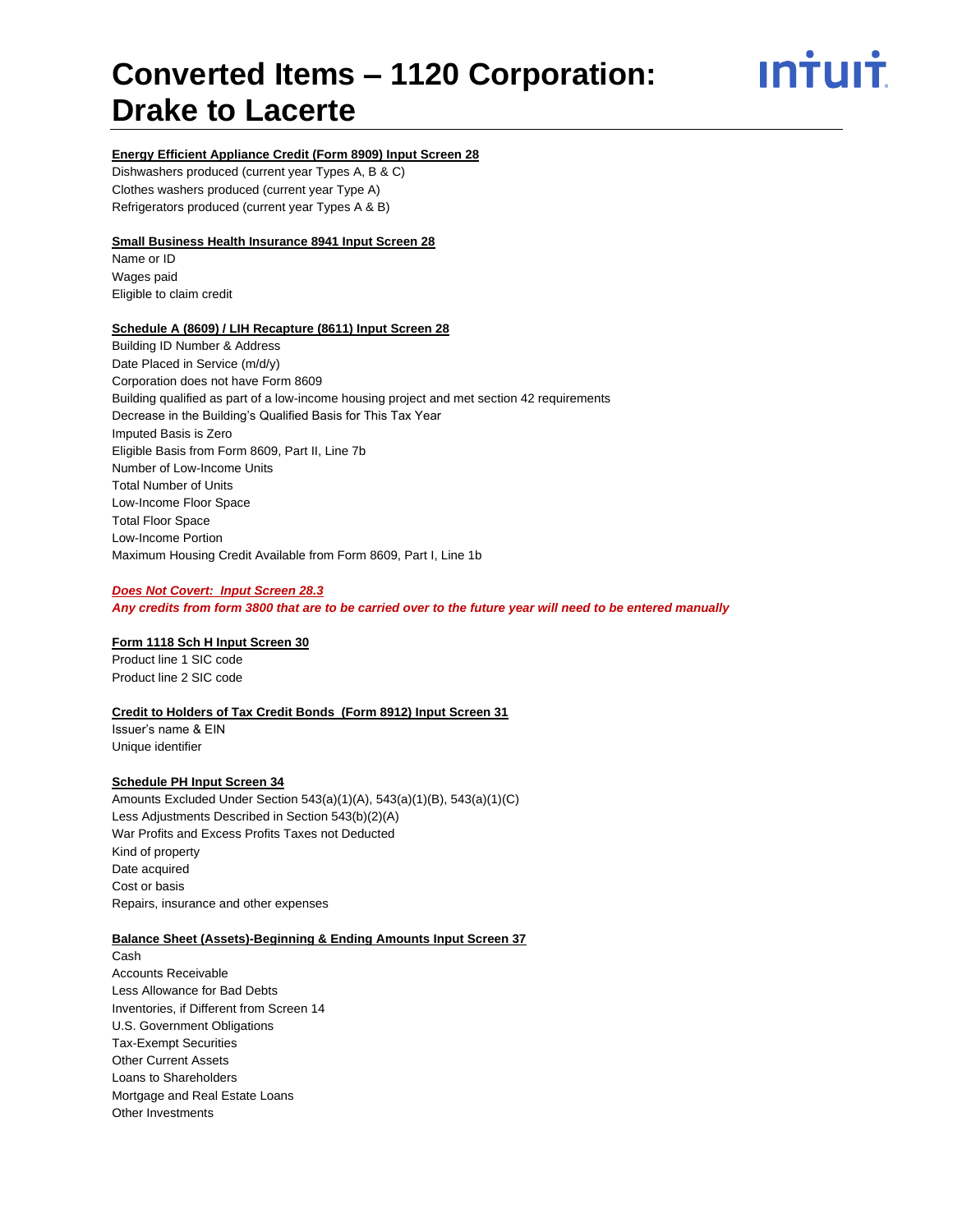<u>ıntuıt</u>

### **Balance Sheet (Assets)-Beginning & Ending Amounts Input Screen 37 (continued)**

Buildings and Other Depreciable Assets Less Accumulated Depreciation Depletable Assets Less Accumulated Depletion Land (Net of any Amortization) Intangible Assets Less Accumulated Amortization Other Assets

### **Balance Sheet (Liabilities and Capital)-Beginning & Ending Amounts Input Screen 37**

Accounts Payable Mortgages, Notes Payable-Current Year Other Current Liabilities Loans from Shareholders Mortgages, Notes Payable-Long-Term Other Liabilities Preferred Stock Common Stock Additional Paid-in Capital Retained Earnings: Appropriated Retained Earnings: Unappropriated Less Cost of Treasury Stock

### **Balance Sheet Miscellaneous Input Screen 38**

Balance Sheet, M-1, M-2: 1=force, 2=suppress

### **Schedule M-1, M-3 Input Screen 39**

Income Subject to Tax not Recorded on Books Expenses on Books not Included on This Return: Other Income on Books not Included on This Return: Other Deductions not Charged Against Book Income: Other Corporation is a dormant subsidiary Type of Income Statement Prepared (see table) Any of Corporation's Voting Common Stock is Publicly Traded Symbol of primary U.S. publicly traded voting common stock Stock's CUSIP number Items Relating to Reportable Transactions Worthless Stock Transactions (Sch 3) Other Income / Loss Items with Differences (Sch 3) Research and development costs Section 118 exclusion Other expense/deduction items with differences Other items with differences

### **Schedule M-2 Input Screen 40**

Other Increases Other Decreases

### **Homeowner's Association (1120-H) Input Screen 54** Type of association

**Information Return of U.S. Filer Input Screen 63**

Employer Identification Number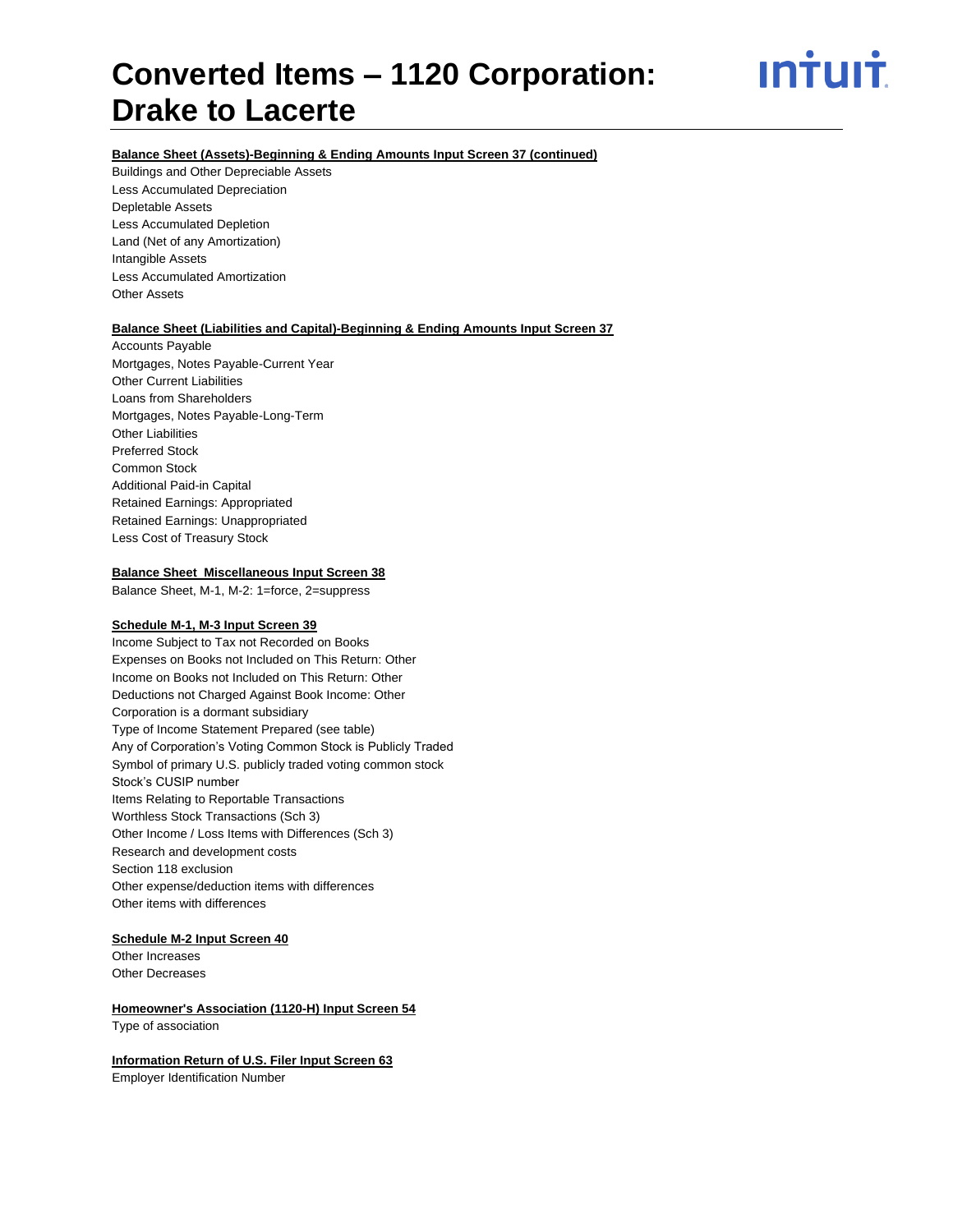### <u>**Intuit**</u> **Converted Items – 1120S S-Corporation: Drake to Lacerte**

### **Client Information Input Screen 1**

S Corporation General Information Fiscal Year End Date Incorporated Date of Election of SCorp Where Incorporated Business Code Business Activity Product or Service Accounting Method State of Incorporation

### **Officer Information Input Screen 2**

Officer Information % of Common Stock Owned Participation Time

### **Misc. Info., Other Info., Amended Return, Schedule N Input Screen 3.1**

Title of Signing Officer Allow Preparer Discussion: 1=Yes, 2=No, 3=Blank Final Return 20% Direct or 50% Direct/Indirect Owned Entities Shareholder was a disregarded entity, a trust, an estate, or a nominee or similar person Issued OID Debt Instruments Accumulated Earnings and Profits at Year End Total Receipts/Assets Less than \$25,000 at Year End Direct Deposit of Refund Name of Bank Routing Number & Depositor Account Number Type of Account

### **Invoice, Letters, Filing Instructions Input Screen 4.1**

Client Letter Salutation K-1 Transmittal Letter Signature Prior Year Preparation Fee

### **Shareholder Information Input Screen 5**

Shareholder Information % of Stock Owned

### **Stock Ownership Input Screen 6**

Shareholder Name Number of Shares Owned at Year End % of Stock Owned at Year End

### **Estimates Input Screen 10**

Overpayment Applied From Prior Year 1st Through 4th Quarter Estimates Credit to Next Year Rounding: 2=\$10, 4=\$1,000

**Penalties and Interest Input Screen 11** Prior Year Excess Net Passive Income Tax (-1 if None)

### **Extension of Time to File (7004) Input Screen 12**

Qualifies under Reg. 1.6081-5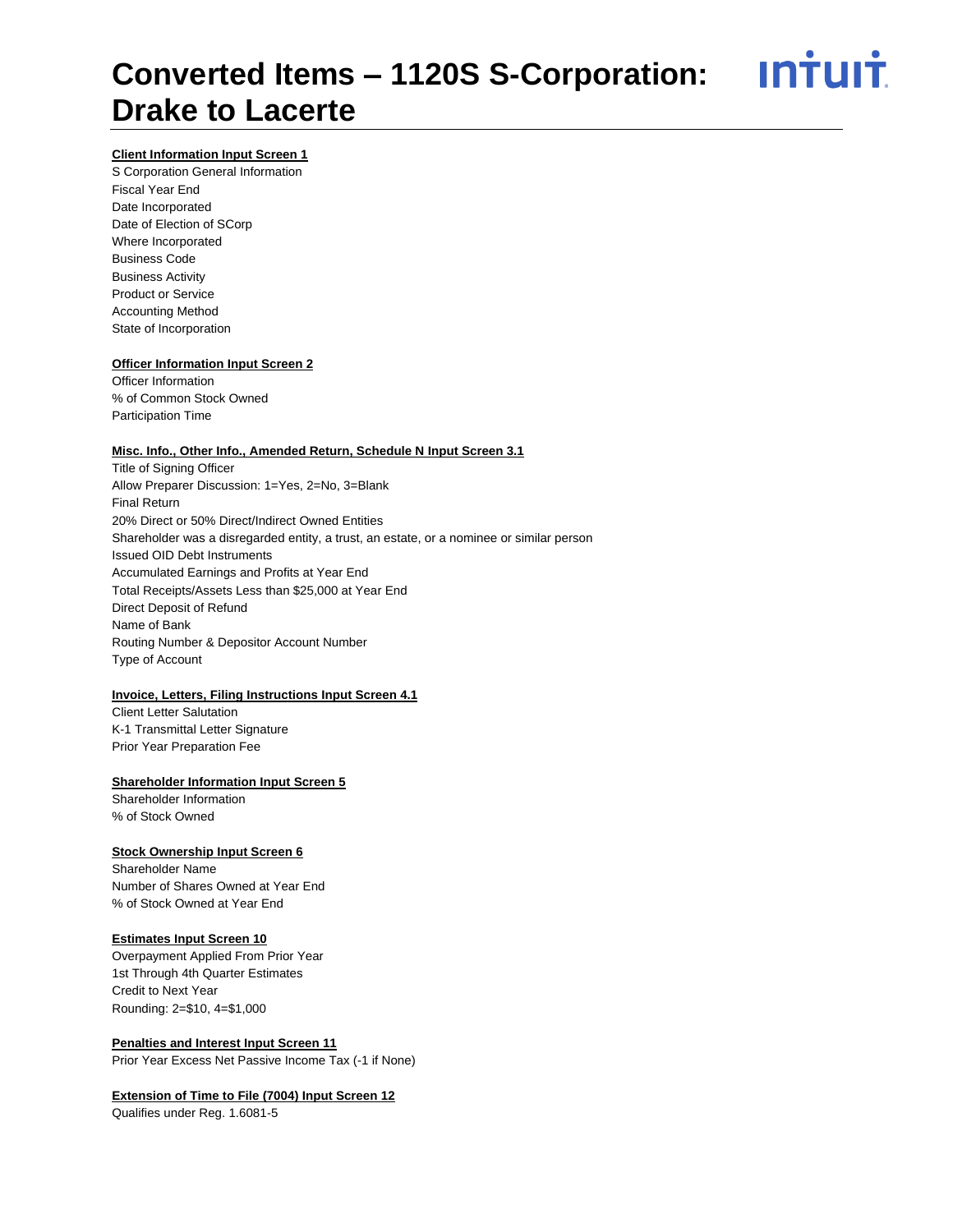### <u>ıntuıt</u> **Converted Items – 1120S S-Corporation: Drake to Lacerte**

**Income Input Screen 13**

Other Income

### **Cost of Goods Sold (1125-A A) Input Screen 14**

Additional Section 263A Costs Depreciation (Federal) Other Costs Ending Inventory Inventory Method Rules of Section 263A Apply

### **Deductions Input Screen 15**

Other Taxes Other Deductions

### **Depreciation (4562) Input Screen 16**

Description of Property Form Activity Name or Number (e.g., 3=3rd rental) Date Placed in Service Gulf Opportunity Zone Asset: 1=Yes, 2=No Special Depreciation Allowance 1=Yes, 2=No Cost or Basis Current Section 179 Expense Method Life or Class Life (Recovery Period Automatic) 1=Half-Year, 2=Mid-Quarter (1st Year Automatic) Amortization Code Section Current Special Depreciation Allowance (-1 if None) Current Depreciation (-1 if none) Prior Section 179 Expense Prior Special Depreciation Allowance Prior Depreciation / Amortization Salvage Value AMT: Class Life (post-1986) AMT: Prior Depreciation (MACRS only) State Depreciation: Current Section 179 Expense State Depreciation: Method State Depreciation: Life or Class Life (Recovery Period Automatic) State Depreciation: Current Special Depreciation Allowance (-1 if None) State Depreciation: Current Depreciation (-1 if none) State Depreciation: Prior Section 179 Expense State Depreciation: Prior Special Depreciation Allowance State Depreciation: Prior Depreciation / Amortization State Depreciation: Salvage Value Book Depreciation: Method Book Depreciation: Life or Class Life (Recovery Period Automatic) Book Depreciation: Current Depreciation (-1 if none) Book Depreciation: Prior Depreciation Book Depreciation: Salvage Value Percentage of Business Use Date Sold or Disposed of Sales Price (-1 if None) Expenses of Sale *Note: You should print the current year Drake Depreciation Schedules when reviewing the accuracy of the Depreciation Conversion.*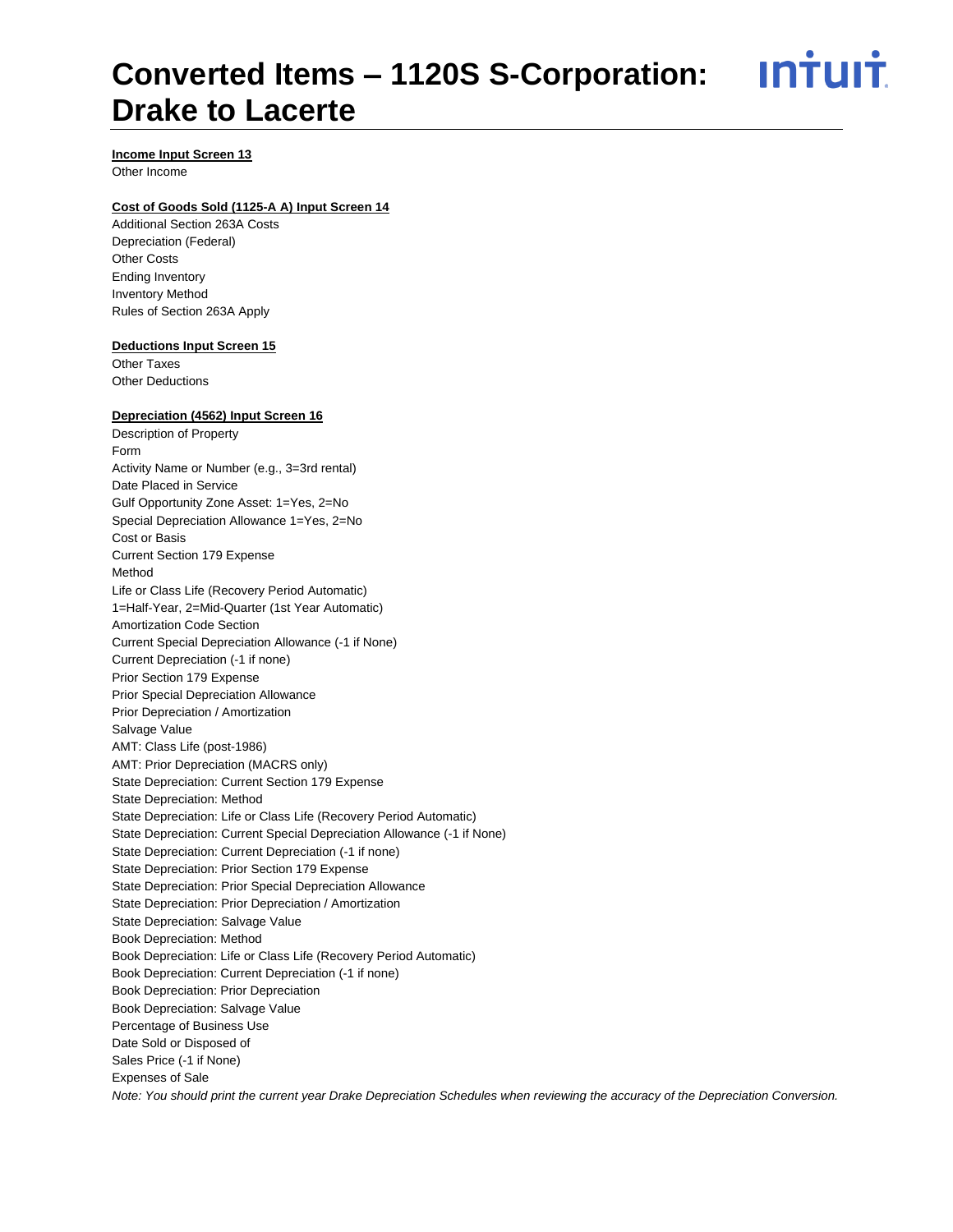<u>**Intuit**</u>

### **Farm Income/Expenses (Schedule F) Input Screen 18**

Taxable Crop Proceeds Deferred From Prior Year Other Income Other Expenses

### *Does Not Covert: Input Screen 18*

*Beginning and Ending Inventory (if Accrual Method) will need to be entered manually*

### **Schedule K Income and Deductions Input Screen 20**

Other Portfolio Income Other Income (Loss) Section 59(e)(2) Election Expenses Other Portfolio Deductions Other Deductions

### **Rental Real Estate (8825) Input Screen 21**

Type of Property Property Address Fair Rental Days Other Expenses Delete next year

### **Other Rental Activities (Schedule K) Input Screen 22**

Kind of Property Location of Property Other Expenses Delete next year

### **Dispositions (Schedule D, 4797, etc.) Input Screen 23**

**(Please note, we only convert 8824 and some 6252 transactions)** Description of Property Date Acquired Date Sold Prior Year Installment Sale: Prior Years' Payments Ordinary Income (-1 if None, Triggers 4797) Like-kind Property Received: Description Like-kind Property Received: Date Property Identified & Date Received Related Party: Name & Address Taxpayer ID Number Relationship to Taxpayer Marketable Security

### **Pass-through K-1s Input Screen 24**

Schedule K-1 from Fiduciary: Name, ID, & Address Schedule K-1from Partnership: Name, ID, Tax Shelter ID, & Address Publicly traded partnership Delete this year, delete next year Other Items

### **Noncash Contributions (8283) Input Screen 25**

Donee: Organization Name, Address, & ID Number

### **Credits (Schedule K) Input Screen 26**

R.E. Rehabilitation Expenditures Rental Real Estate Credits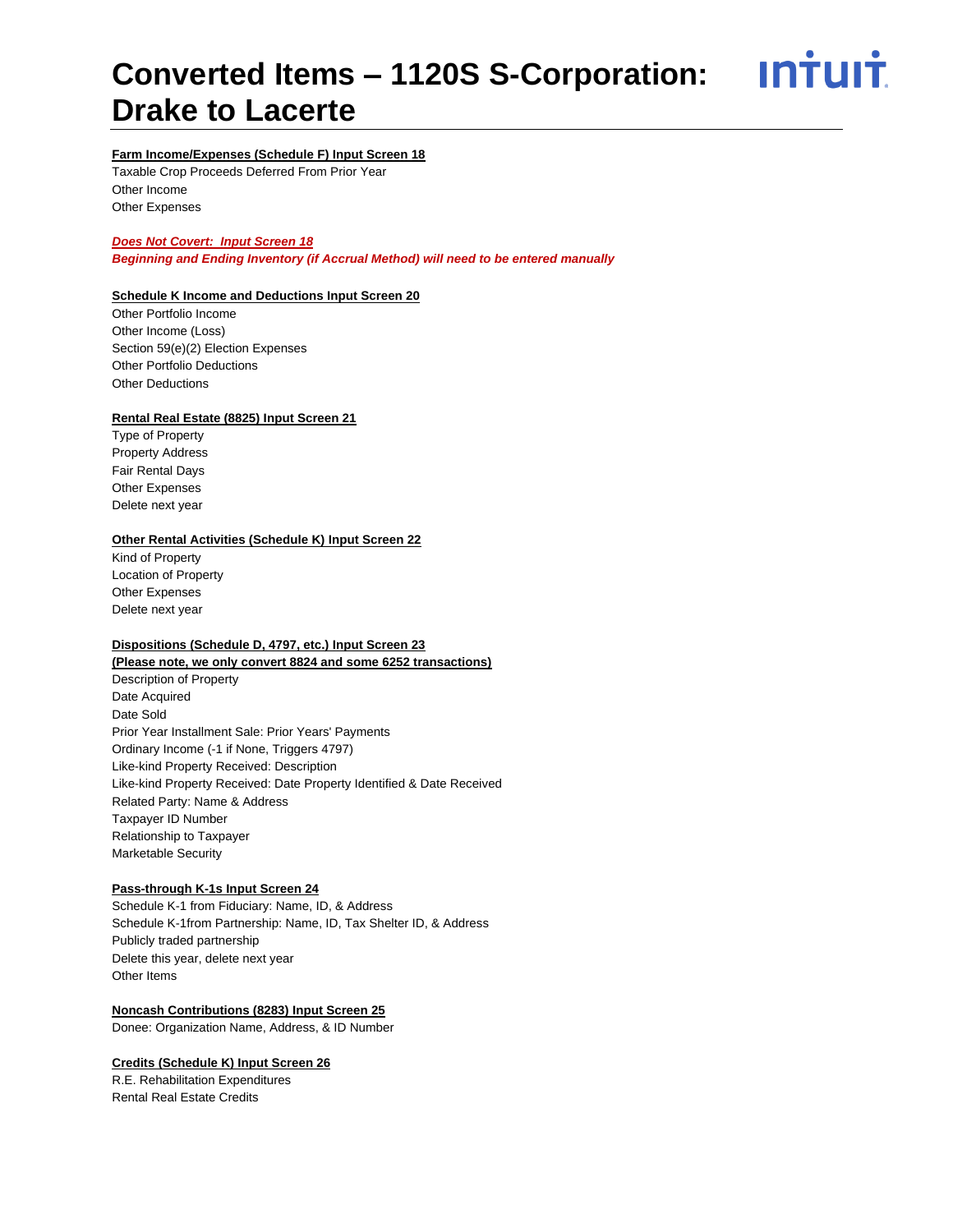ın†uı†

### **Fuels Credit (6478) Input Screen 26**

IRS Registration #

### **Increasing Research Activities Credit (6765) Input Screen 26**

Electing alternative simplified method Electing reduced credit (Section 280C)

### **Orphan Drug (ODI) (8820)**

Name of Drug Designation Application Number Date of Designation

### **New Markets Credit (8874) Input Screen 26**

Community development entity

### **Low Sulfur Diesel Fuel Production Credit (8896) Input Screen 26**

Total credit allowed in prior tax years

### **Nonconventional Source Fuel Credit (8907 Input Screen 26**

Date facility placed in service \*\*\*No longer available

### **Credit to Holders of Tax Credit Bonds (8912 Input Screen 26**

There are currently no converted fields on this page??

### **Energy Efficient Appliance (8909) Input Screen 26**

Eligible dishwashers produced Types A and B Eligible clothes washers produced Type A Eligible refrigerators produced Type A and B

### **Schedule A (8609) / LIH Recapture (8611) Input Screen 26**

Building: Address & ID Number (BIN) Date Placed in Service S Corporation Does Not Have Form 8609 Building Qualified as Low-Income Housing Project and Met Section 49 Requirements: 1=Yes, 2=No Decrease in Building's Qualified Basis for This Tax Year Imputed Basis of Zero Eligible Basis from Form 8609, Part II Number of Low-Income Units Total Number of Units Low-Income Floor Space Total Floor Space Low-Income Portion (Line 2) Maximum Housing Credit Available From Form 8609, Part I, Line 16

### **Small Employer Health Insurance Credit (8941) Input Screen 26**

Employee Identifier (ID) Wages Paid EIN Eligible to claim credit

### **Other Schedule K Items Input Screen 27**

Foreign Country Foreign Gross Income Sourced at Corporate Level: Listed Categories Deductions Allocated and Apportioned at Corporate Level: Listed Categories Reduction in Taxes Available for Credit and Gross Income Other Foreign Transactions